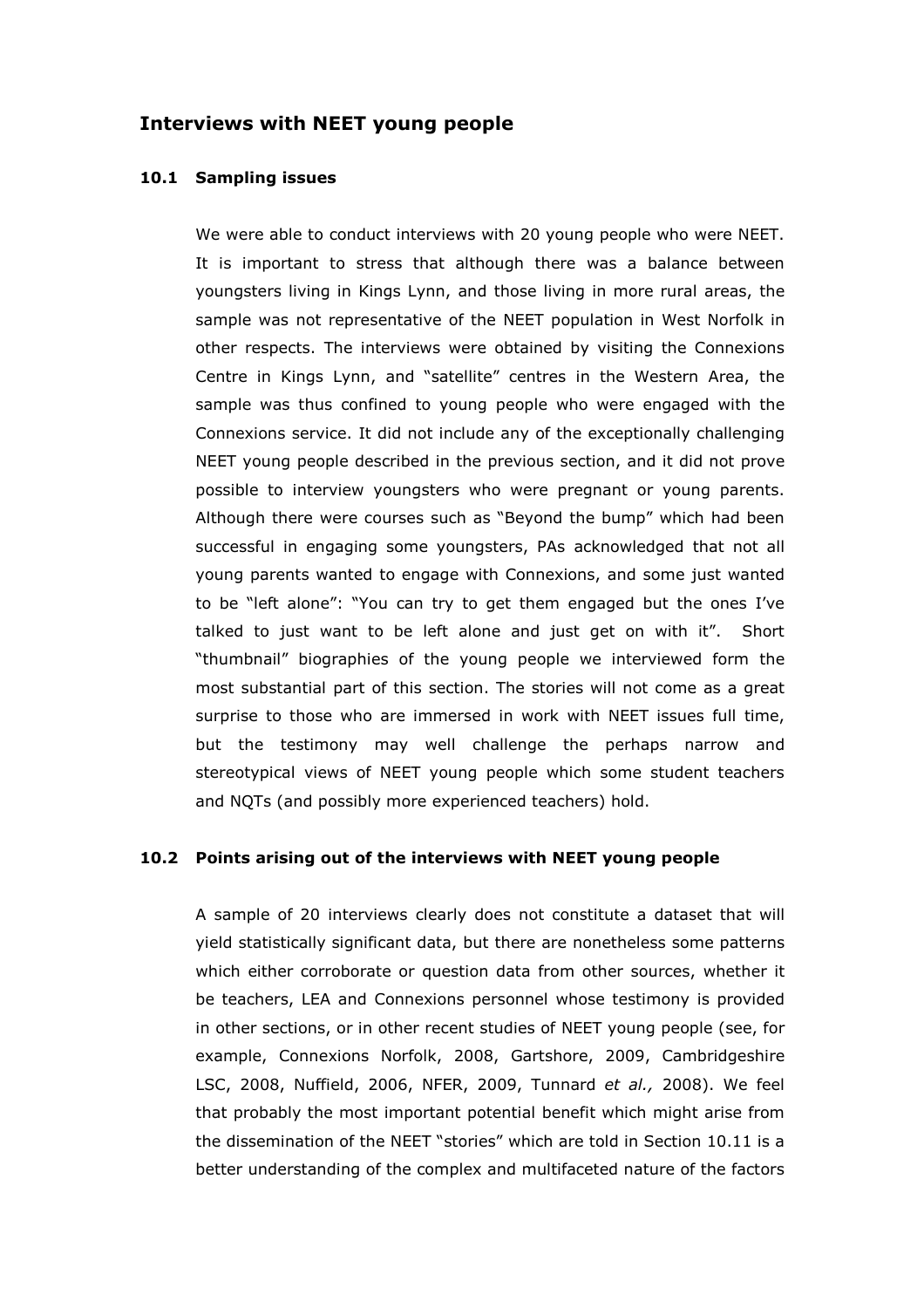that influence NEET outcomes on the part of new teachers and others who are starting to work with NEET or potentially NEET young people.

# 10.3 Why young people drop out of education, employment and training

 A study of the case studies in Section 10.11 to some extent confirms the findings of Yorke and Longden (2004) in their international study of retention issues post 16. The study suggested that there are generally four broad reasons why students leave post-compulsory academic and training programmes:

- Flawed decision making in initial choices.
- Events that impact on students' lives outside the institution.
- Students' experiences of the programme and the institution.
- Failure to cope with the academic demands of programmes.

Whilst most of the stories told in Section 10.11 would fit some of the above criteria, there were also cultural and attitudinal factors which seemed to be in some ways contributory to students' decisions to drop out of courses or refuse to consider further education and training. Several of the interviewees reported that their parents did not give them strong encouragement to stay in education. A majority of respondents had not enjoyed school and their overall experiences in education up to the age of 16 had been negative. Sometimes this was the result of bullying, sometimes the result of difficult or negative relationships with teachers, boredom, or frustration, disappointment and lack of esteem deriving from the realisation that they were not "good successful learners". Almost without exception, they talked of D to G grades as a "fail" in terms of their qualifications, and they did not find it easy to identify ways in which they had done well or developed at school. However, it would be wrong to assume that all or most of the NEET young people we talked to were "antieducation" or that they were poor learners. Some of them were desperately keen to move on or to get back into education or training. Some of them were obviously capable, intelligent and resourceful and we got the impression that they would make very good students or employees given the right opportunity. There were also some who were not strong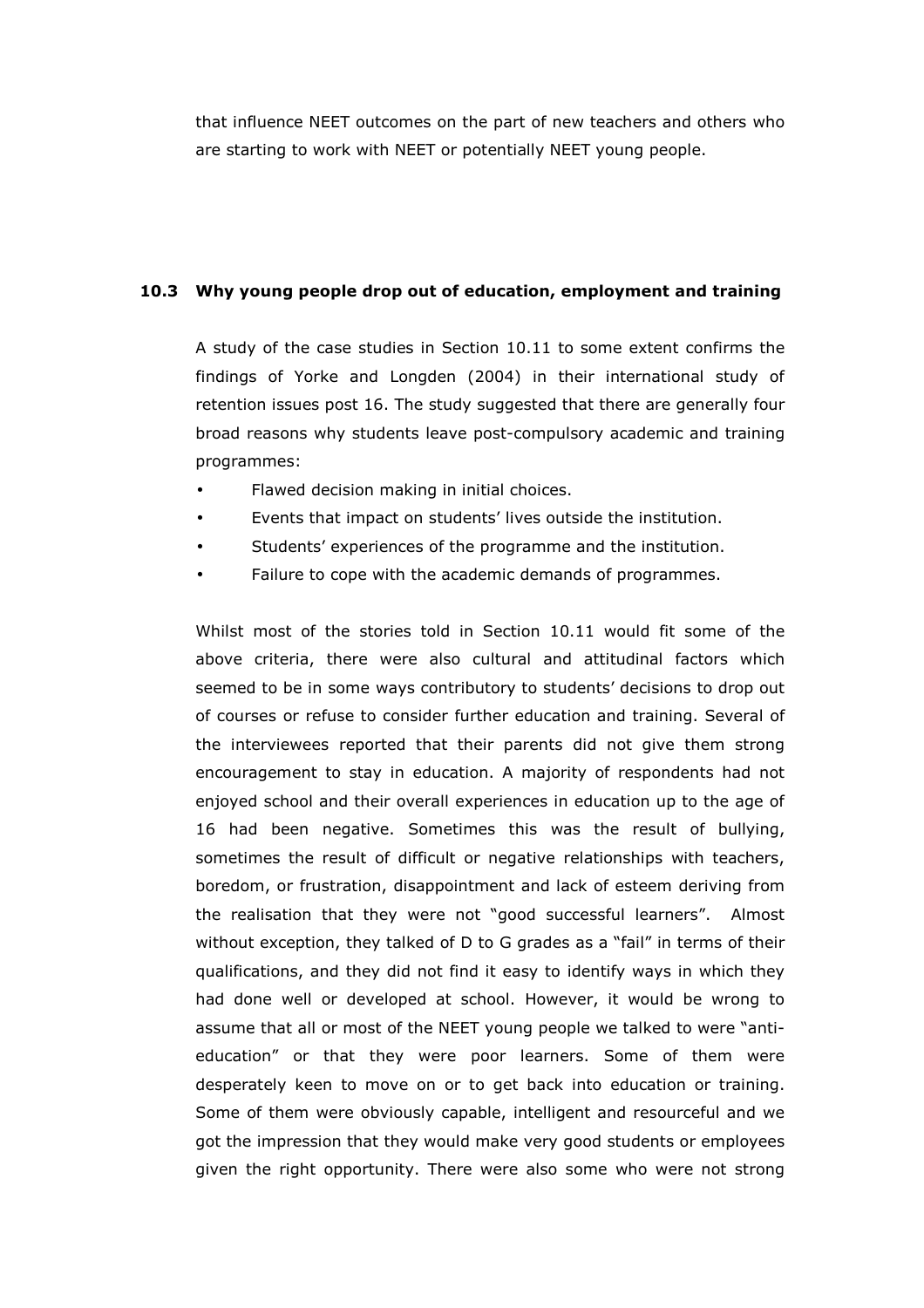academically, and who one could imagine becoming quite de-motivated in a system which places a great deal of emphasis on academic qualifications.

## 10.4 Difficulties in getting jobs or places on courses

Almost without exception, the young people we talked to were unhappy about not being in education, employment and training. Some of them did not aspire to anything beyond a job without training and in some cases "any job", but only one of the NEET young people we talked to seemed relatively content and unconcerned about not having any job or course. Although not all of the respondents were working with equal focus, drive and determination to get on courses or get into employment, all but one wanted to do some sort of job or get on some sort of course. Evidence from the Connexions' PAs we interviewed (see Section 9) suggested that given their circumstances, attributes and qualifications, it was proving difficult for some of them to get into work or training, given current circumstances in the area.

# 10.5 Information, advice and guidance

Several of the respondents felt that they had not received good advice, either in terms of choosing courses or of being aware of the full range of possible ways forward that might be possible for them. (We are aware that this was their perception and that it is possible that not all of them were receptive to attempts at IAG). Several interviewees acknowledged that they had not made the most of their opportunities at school, and that having wanted to leave school at 16 and "just get a job", they now looked back quite wistfully and regretfully, and wished that they could go back and "have another chance". Some had clearly under-estimated the difficulties involved in getting even unskilled jobs, and one facet of IAG might be to point out to students this reality more forcefully at an earlier stage (again, it is possible that schools are doing this and some students are not listening). There would appear to be the potential for some of the young people we talked to, to go back into schools and talk about some of their experiences to pupils who might be at risk of disengagement through inertia and complacency. It is worth noting that almost all the youngsters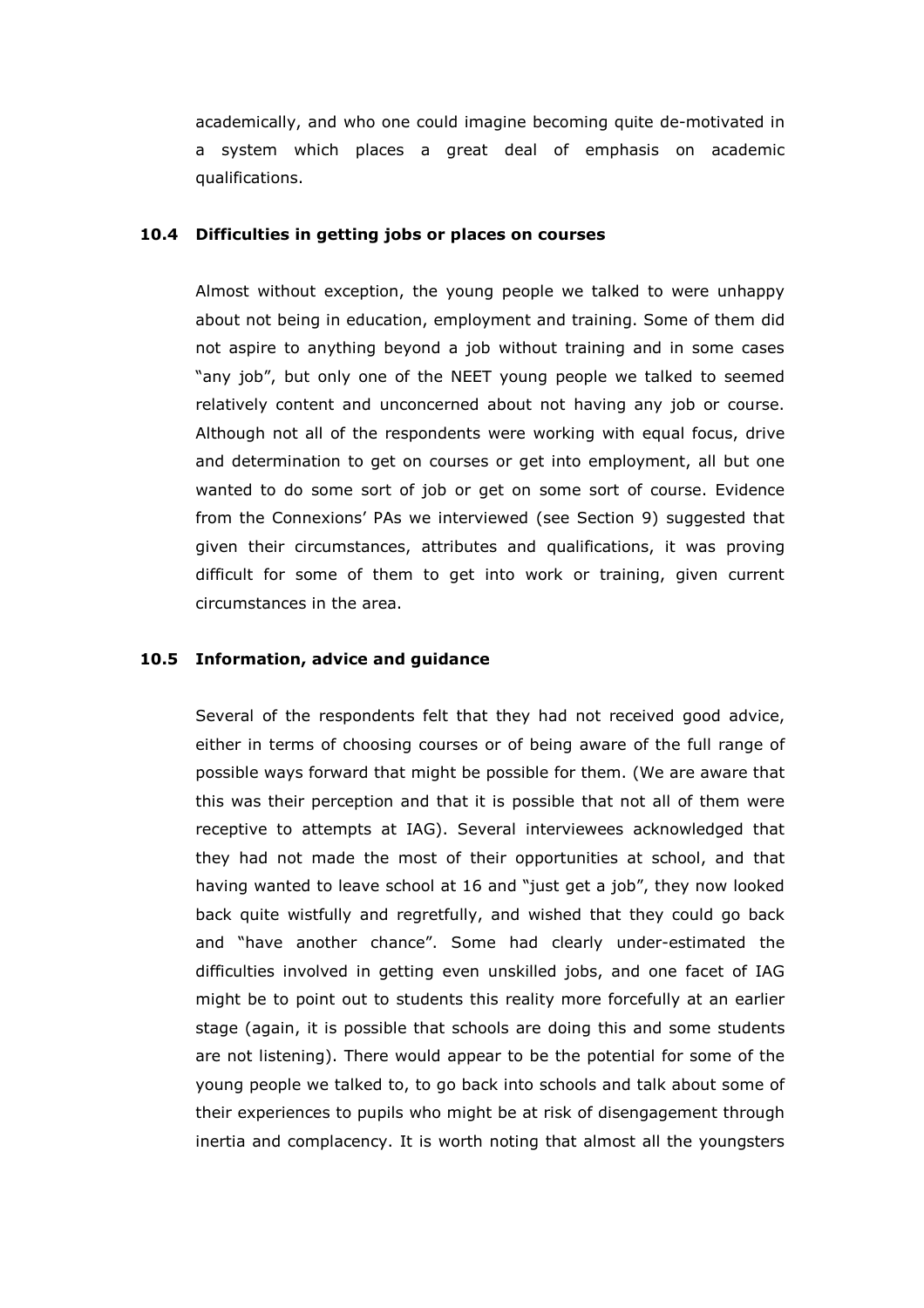we interviewed spoke very positively about how helpful Connexions' PAs had been.

### 10.6 Work experience

Very few respondents spoke positively about their pre-16 work experience (although one had used it to get later part time employment). For most of them it had been 'OK', but not particularly interesting or challenging. We are aware that we were not talking to a representative sample of the young people who go out to do work experience at KS4, and that there may be many pupils who are motivated and enthused by it, but this did not seem to be the case for this group. Neither was the experience of work placement so unpleasant or harrowing that they felt impelled to work harder at school in order to avoid the fate of such work. Some suggested that it was "a bit of a change", but that it was ultimately a bit of a disappointment. We are aware that it must be extremely difficult to arrange high quality and appropriate work experience for whole cohorts of students, but it is an area where schools need to continue to work hard to get placements that will have a positive influence on students' disposition to do well and make the most of their opportunities in education.

# 10.7 Quietly disaffected and disengaged students

Not all the young people we talked to had been "in trouble" at school, either in terms of behaviour or attendance. Some of them appeared to have "drifted" in terms of their overall progress and development whilst at school. Earlier research involving Norfolk pupils suggested that there are significant numbers of pupils in Norfolk who are, in Oakley's terms, "RHINOs" (Really here in name only), who are not driven and proactive in terms of thinking about their future prospects (Oakley, 2002). Many schools appear to be making a major effort to improve the "curriculum offer" for such students, and to provide guidance and advice at an earlier stage (see Section 12), but this is another area which is perhaps "work in progress". Rightly or wrongly, some of the students felt that if they were not in the A-C "ballpark", they were not the school's first priority.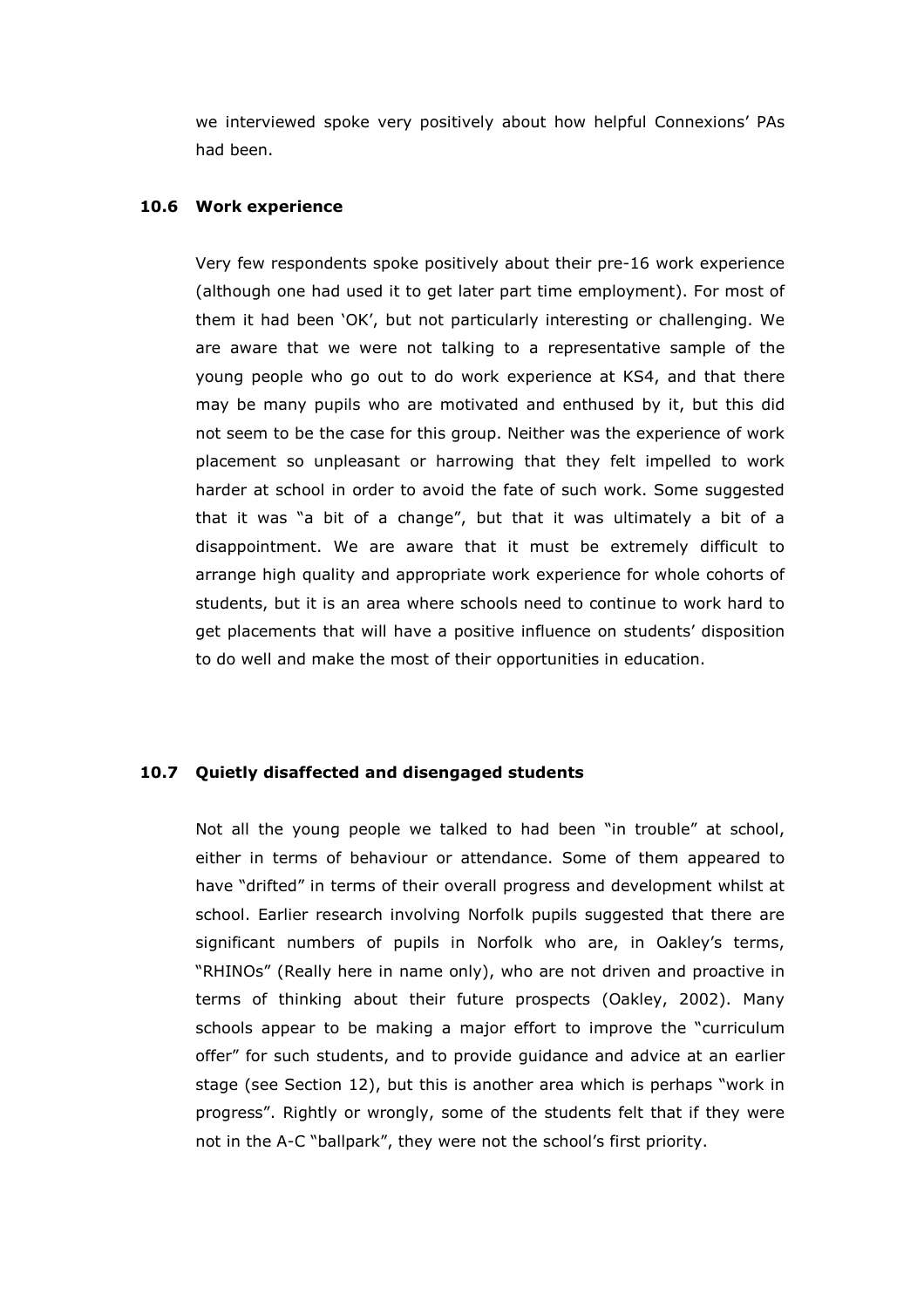## 10.8 Teachers and PAs make a difference

Although many of the young people interviewed reported predominantly negative experiences of being in school, the majority of them made the point that some teachers and tutors had been more helpful than others. In many cases this was not described in terms of subject knowledge or pedagogical expertise, but in terms of their interactions with students: being made to feel welcome, "the feeling that the teacher did care about how you were getting on and was as bothered about you as the kids who were doing really well". Praise for Connexions' PAs was also reported in similar terms, but there was also the dimension of taking time and trouble and obviously "putting themselves out" to be of practical help.

Given the testimony from other sources about the importance of developing good working relationships between teachers and learners, this seemed to be an important point for schools to consider in terms of how to improve NEET outcomes. Most schools and colleges have some teachers who are exceptionally talented in terms of their interactions with students, and their ability to build and sustain a positive, inclusive and collaborative working atmosphere in their classrooms. What are the most effective ways of disseminating such skills?

# 10.9 Travel

In terms of feedback from sources other than the NEET young people we interviewed, there were differing views on the extent to which rurality and transport issues influenced NEET outcomes. More than one LEA source pointed out that where provision was of high quality, students were prepared to regularly undertake very long and convoluted journeys in order to complete the course. But there were also respondents who suggested that the limited transport services in rural areas did sometimes deter students and inclined them to look for courses closer to home which might not be as appropriate. Both PAs and tutors reported that it was not just a question of time and inconvenience, and that sometimes NEET at risk young people sometimes lacked the social confidence to travel to new and unfamiliar places. In the words of one teacher, "People who don't really know our kids think they are quite tough and streetwise, but actually a lot of them don't even go into Norwich… they tend to hang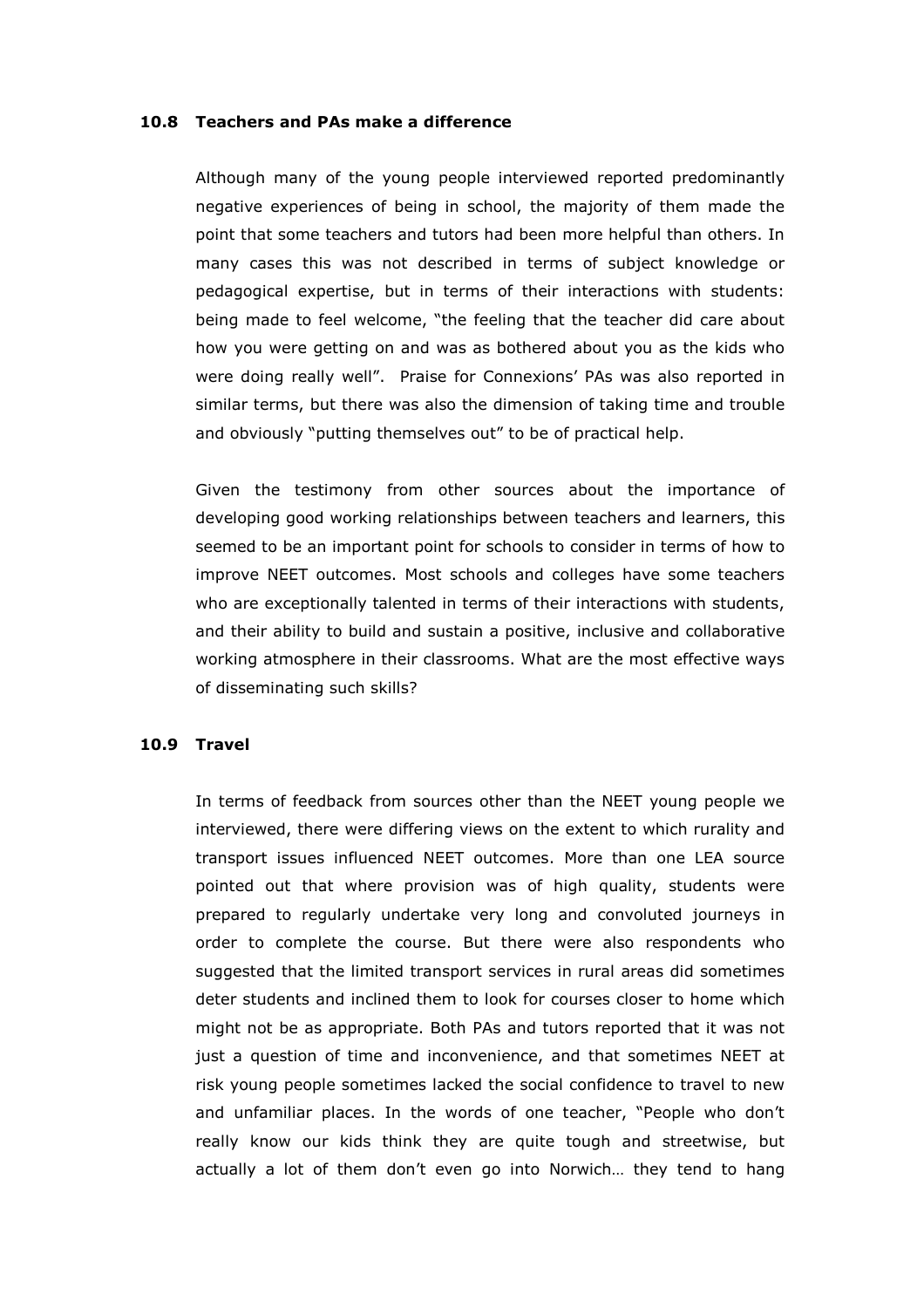about on the estate and just go between the estate and school". Some of the tutors running courses for NEET youngsters said that part of it was about building up their social confidence in terms of being willing to take bus journeys and new experiences in their stride.

At least three students had withdrawn from courses citing "once a day each way" bus services as at least part of the reason for doing so. However, in two cases, this was exacerbated by without-notice cancellations of teaching sessions, which left them hanging about with nothing to do until the evening bus home. There was a roughly even split between those youngsters who felt that they would have to "bite the bullet" and travel to Kings Lynn or Norwich to make the best of their chances, and those who either through lack of confidence or lack of energy and commitment said that they would not consider work or training outside the local area (see Section 10.11 for further details). It remains to be seen whether the idea of equipping young people with mopeds will improve learning and employment mobility in the county.

#### 10.10 Success criteria

Noyes and Turner (2009) make the point that in recent years, explanations of under-achievement by young people have moved away from focusing on the shortcomings of students and their families and towards the shortcomings of the educational system in providing for learners with differing needs. It is important not to see any deficit in employment and training take-up as an indictment of the services provided for young people. In the 1970s nearly 40% of 16 year olds left school without any qualifications (Aldrich, 2004), and Norfolk has been successful in reducing NEET numbers over the past two years. Nearly all schools are working hard to improve the quality and appropriateness of the curriculum for young people, and there is evidence from this and other reports on NEET issues that there is much good and improving practice. As Section 9 indicates, schools, colleges and Children's Services have to deal with exceptionally difficult young people for whom it is not easy to find training or employment. As well as talking about problem areas, teachers and PAs mentioned several instances of spectacular success, where students with severe difficulties had ended up going on to university in spite of formidable obstacles, because of sensitive and effective support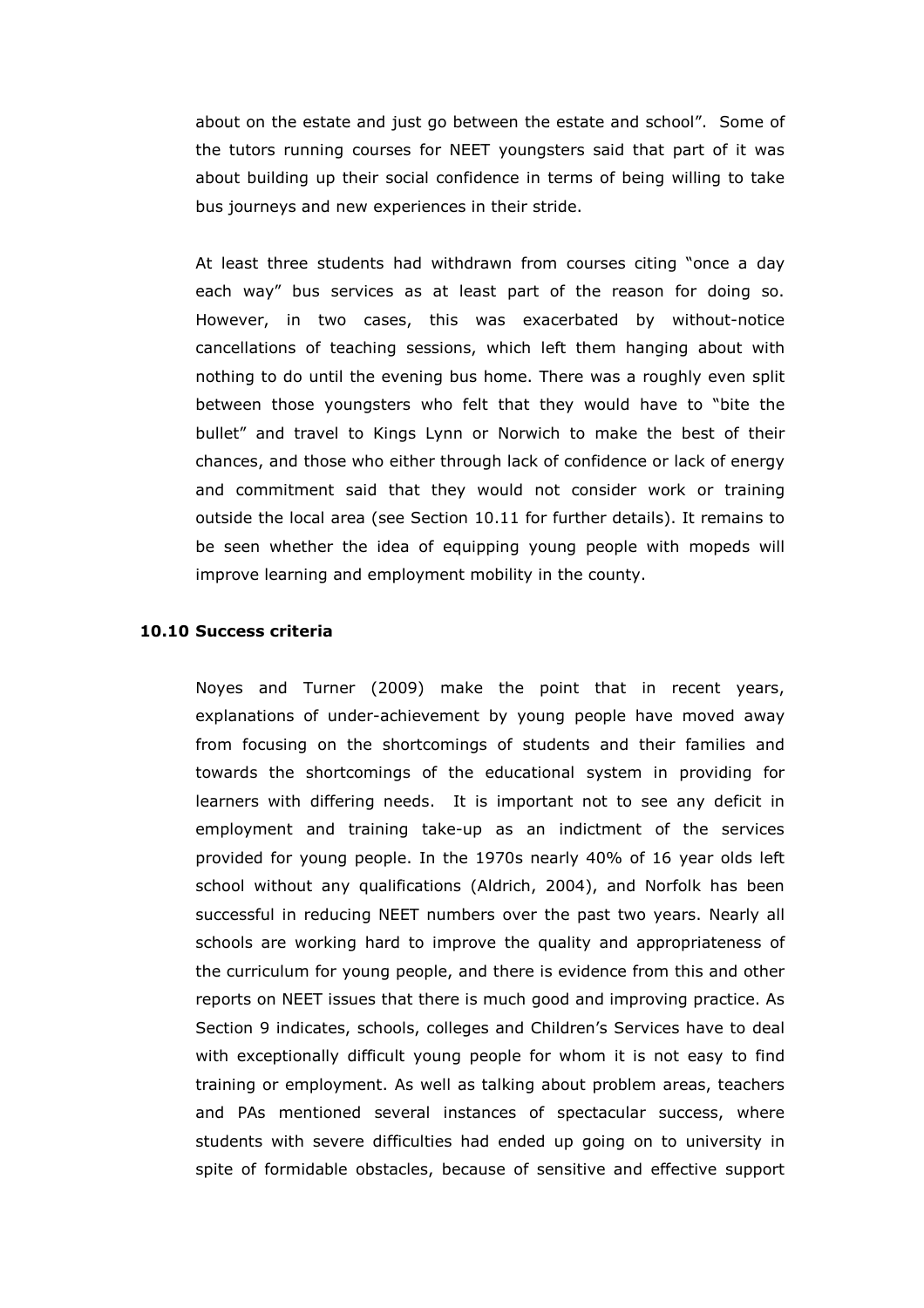from a range of sources. However, we feel that it is important that success in NEET issues is not seen just in terms of getting young people into full time courses or employment. Many of the positive things reported in Section 10.11 and elsewhere in this report relate to the beneficial effects of part time courses or part time employment, and incremental gains in students' autonomy, self-esteem and ability to establish positive relationships with others. None of the NEET young people we interviewed had as yet made the transition to full time work or full time employment, but most of them had made significant progress in some of these areas because of the skilful intervention and support of the professionals they were working with.

#### 10.11 "Everyone has a story"

The following thumbnail biographies of young people who were interviewed provide an indication of how multifaceted the NEET population is and how complex are the factors influencing their situation. It should be remembered that the stories presented here do not represent a comprehensive cross sample of the NEET population (see Section 10.1).

# Carla

Carla lives in a small market town in West Norfolk. She was enrolled on an FE course but dropped out due to a combination of transport difficulties and the frustrations of travelling in to the college to find that on several occasions, lectures had been cancelled. Together with a friend who also ended up withdrawing from the course, they then had to wait for the evening bus to take them back home. Her parents and family all became very disillusioned with the situation. Because of this, her younger sister had refused to consider going on to FE ("A real shame…. She's a bright girl") and has opted instead to work at a "job without training" vegetable packing depot in her home village. The whole family are very disenchanted with FE in general.

#### Susan

Susan is a 19 year old female who had attended a West Norfolk High School. She left at 16 with poor qualifications, no maths and English GCSE. She had not enjoyed school and was pleased to leave but now (said with a smile on her face and rather sheepishly) said that she would be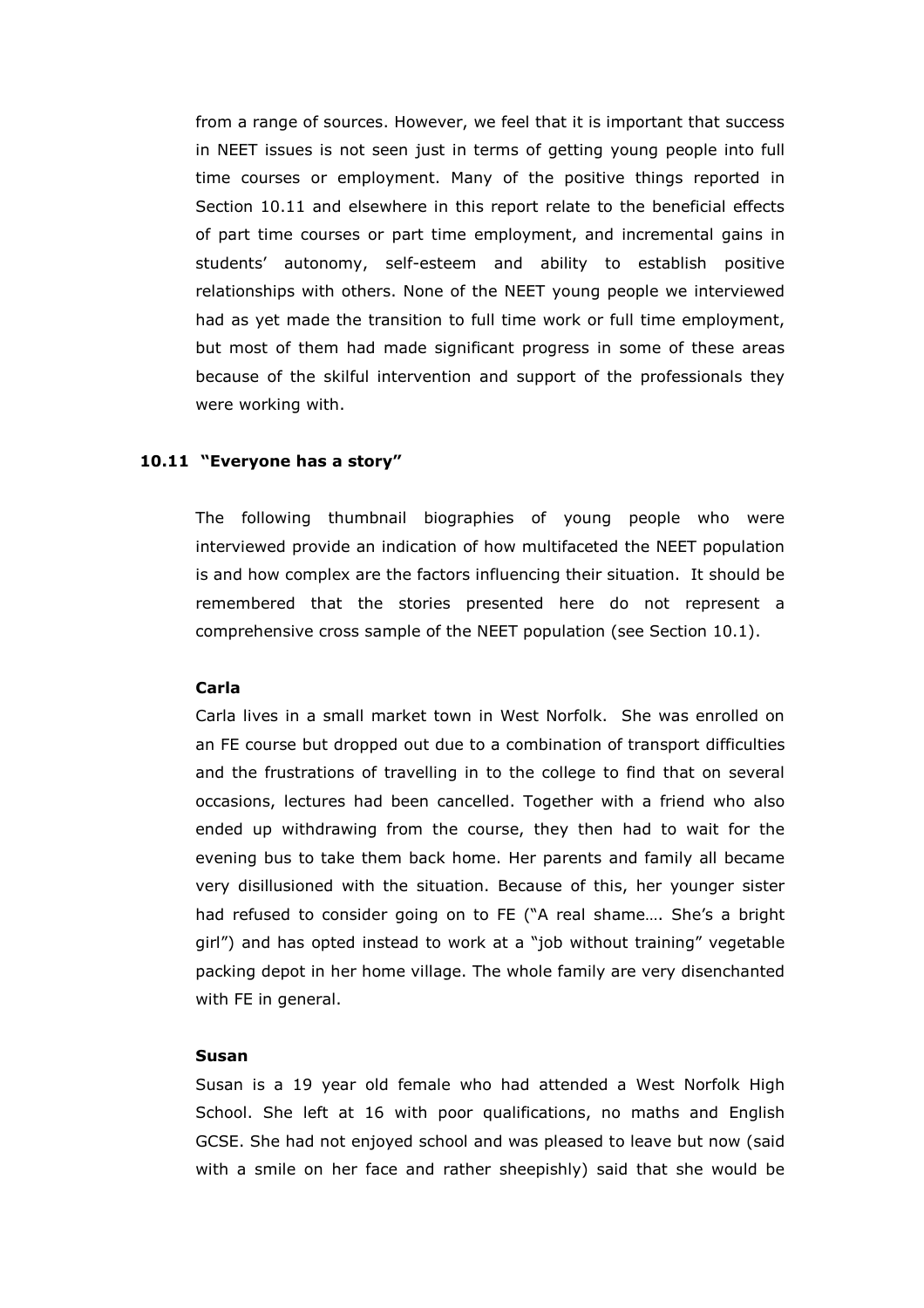pleased to go back… work had not been as pleasant or easy as she had expected.

She had been employed at local burger company but hated it and felt that she had been very badly treated. She had got into restaurant work with some basic training which was much better but had then been laid off because they were cutting back on staff… "The job had been going OK, it was just that they were getting rid of staff and I was one of the latest arrivals and at the bottom of the pile".

She had attended West Anglia College for a year and a half, finished her first year course which was based on Sport but she had then found the second year course too hard, felt she couldn't do it, and dropped out.

She is living with her boyfriend who is also unemployed. She wanted to be a carer in the longer term and would be interested in getting back into college if she could find the right course, but her first priority was to get a job and things were such that any job would be good, but it was not easy to get one at the moment.

She did not feel that she had had good advice and guidance at school but she said that the staff at Connexions had been really helpful since she had left college.

#### Donald

Donald has popped into Connexions today hoping to see his usual PA to discuss his CV. Unfortunately, she is not in today and Donald appears somewhat disappointed. He's well presented in casual dress and seems to have made a real effort. He has a rucksack to which he keeps pointing, informing me his paperwork is in it.

 Donald left school aged 16 and is now 18. He was not academically successful at school having achieved no GCSE passes at grade C. His time at school was unhappy. Donald says he has no real memories of what it was like but tells me almost immediately that he was bullied there. He looks away as he says it, clearly upset by the memories. I ask if the teachers supported him. "No", he says. Nobody took it seriously. As a result he started "skiving" some lessons and he ended up being suspended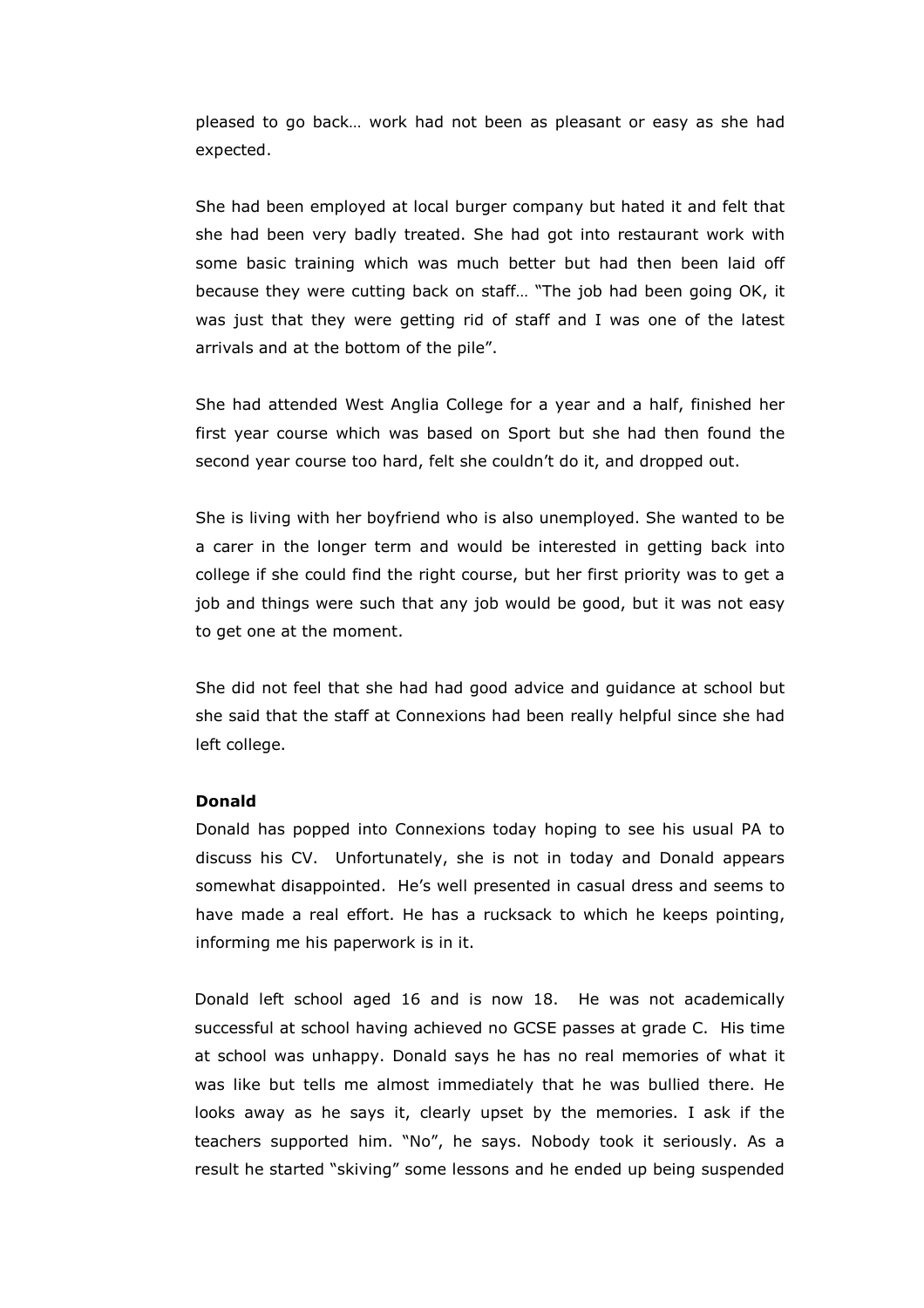for a while. He did however sit his examinations – five he thinks – he tries to list them but can't recall them all – and as for the grades – "G's" he thinks.

 When Donald left school at 16 he knew what he wanted to do. He had applied for a training course to enable him to eventually become a RAF engineer. He does that part time now as reserve. He now wants to be a full time engineer with the RAF. He has discovered, with the help of the Connexions services, that if he completes an apprenticeship in engineering and continues with his RAF reserve duties (to include one tour of duty) he will be able to apply to be with the RAF full time. There's a clear plan but he now needs the guidance from his PA about his CV. He'll be back on Tuesday to see her. He also comes into the office regularly to use the computers as there's no access at home. Donald is banned from the library for not paying fines for overdue books – he said he had just forgotten to take things back. When we talk more about the Connexions office, from the way he points to information on the tables it's obvious that this is someone who knows what services to expect here. He is quietly appreciative. The information given to him about apprenticeships is his passport to the job he wants.

 I ask about support whilst at school when he was thinking about his future and what to do after school. He's not initially forthcoming. He can't recall any guidance from teachers. He's had no contact with staff since leaving and is not in touch with any of his peers. When prompted he recalls that Connexions staff were present at school on a weekly basis. He recalls them taking groups of pupils to factories to familiarise them with work places. No other places were visited he tells me. Nothing else of significance comes to mind. I ask him if he had contact with Connexions staff during the summer after he left school – "no", he says. He looks surprised by the question – I get the impression that he felt quite independent at that stage - having been accepted to do the training course he was not in need of support.

 How does Donald see his future? He's going to become an RAF engineer. There's nothing else that he is focussed on. The support from Connexions staff leads him to believe he can do it and he's going for it.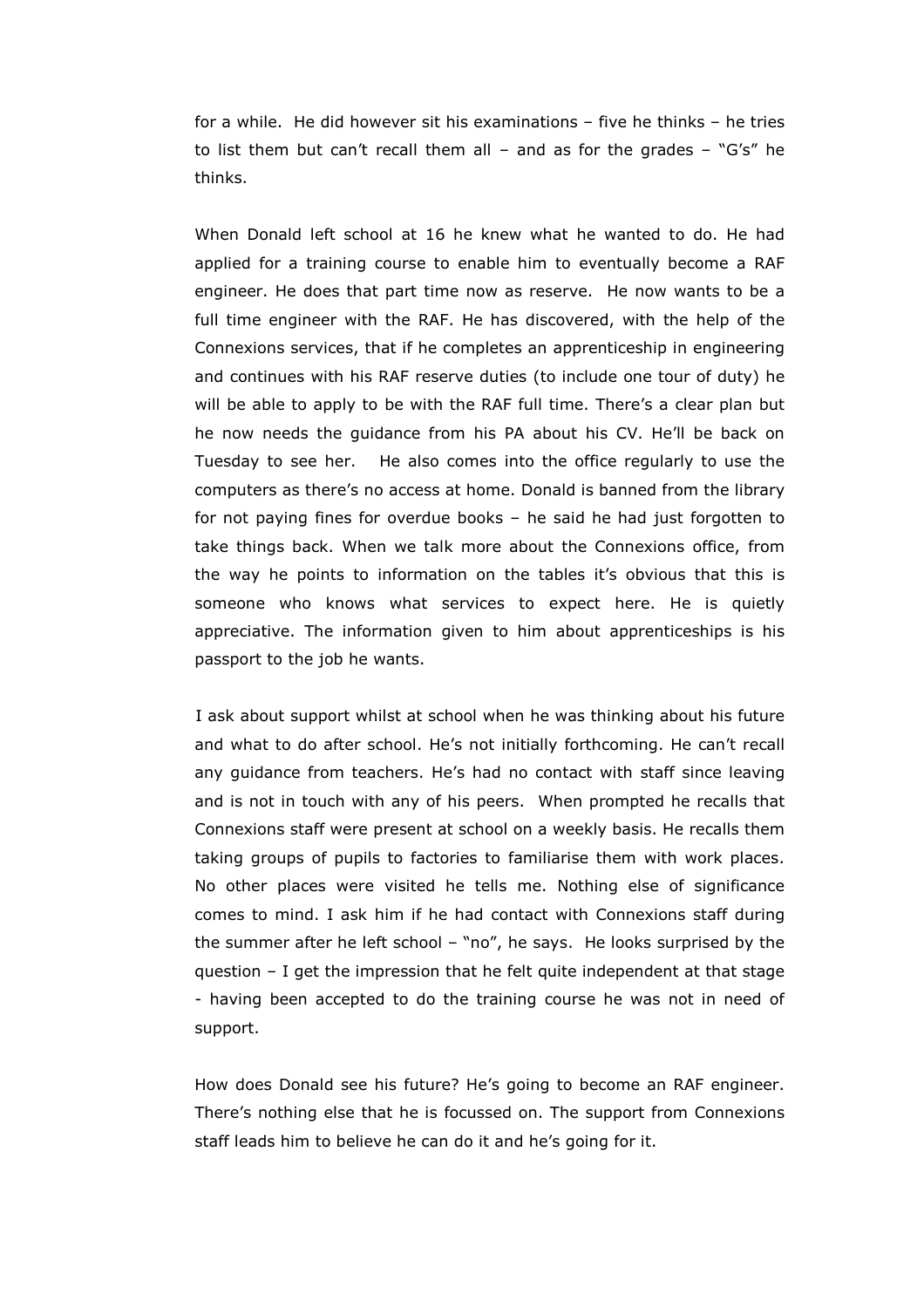#### Karen

Karen is 16 and went to a local high school. She has come into Connexions today to find out more about possibilities available to her as she recently left school. She left earlier in May but has 4-5 exams coming up, (she's taking maths, English, health and social care and IT) and is hoping to be successful. Her teachers have predicted 'G' grades but she tells me she already has a pass in IT. I ask what she will need to get into college as she wants to do health and social care at Wisbech College. She thinks she "probably" needs to pass health and social care, English and maths.

As we talk Karen reveals that she had meetings with a Connexions' PA at school. The PA gave her information about college – practical elements such as what time she needed to get up and go to college. She also was able to talk to the PA about her "problems"; "I used to get a lot of stick at school but she was there and I could talk to her". Karen has known the PA since the start of year 11 and stressed "She was really nice". Karen is here today because she was "meant go to Wisbech College" but they haven't offered her a place. She might try the college (COWA) where she would want to follow the same course - health and social work.

I ask what back-up plans she has if she doesn't get into college. Her father who arrived a few minutes ago and who is now sitting in on the interview says he has received a letter this morning saying benefits for her will cease if she is not at college. He goes on to say, "Whatever it is she has to get into college otherwise there will be no benefits for her. All my benefits for her will cease – it's different for her. Her sister has a disability and once she comes into Connexions for her help her allowances will continue".

Karen now tells me that the last two years at school have been "hell, total utter hell… The bullying has been incredible – very bad". I asked if Karen got help from the teachers. She says when she told the head of year he said "stop tittle tattling and go away"...... "and they used to wonder why I used to get in trouble and skive all the lessons. I only used to go to IT and health and social work because of my teacher. I love her to pieces. When I skived I used to go to her class and do work and stuff and – that's why I got a pass [in IT]". Her health and social work teacher was "nice" too and she thinks she should get a pass there too.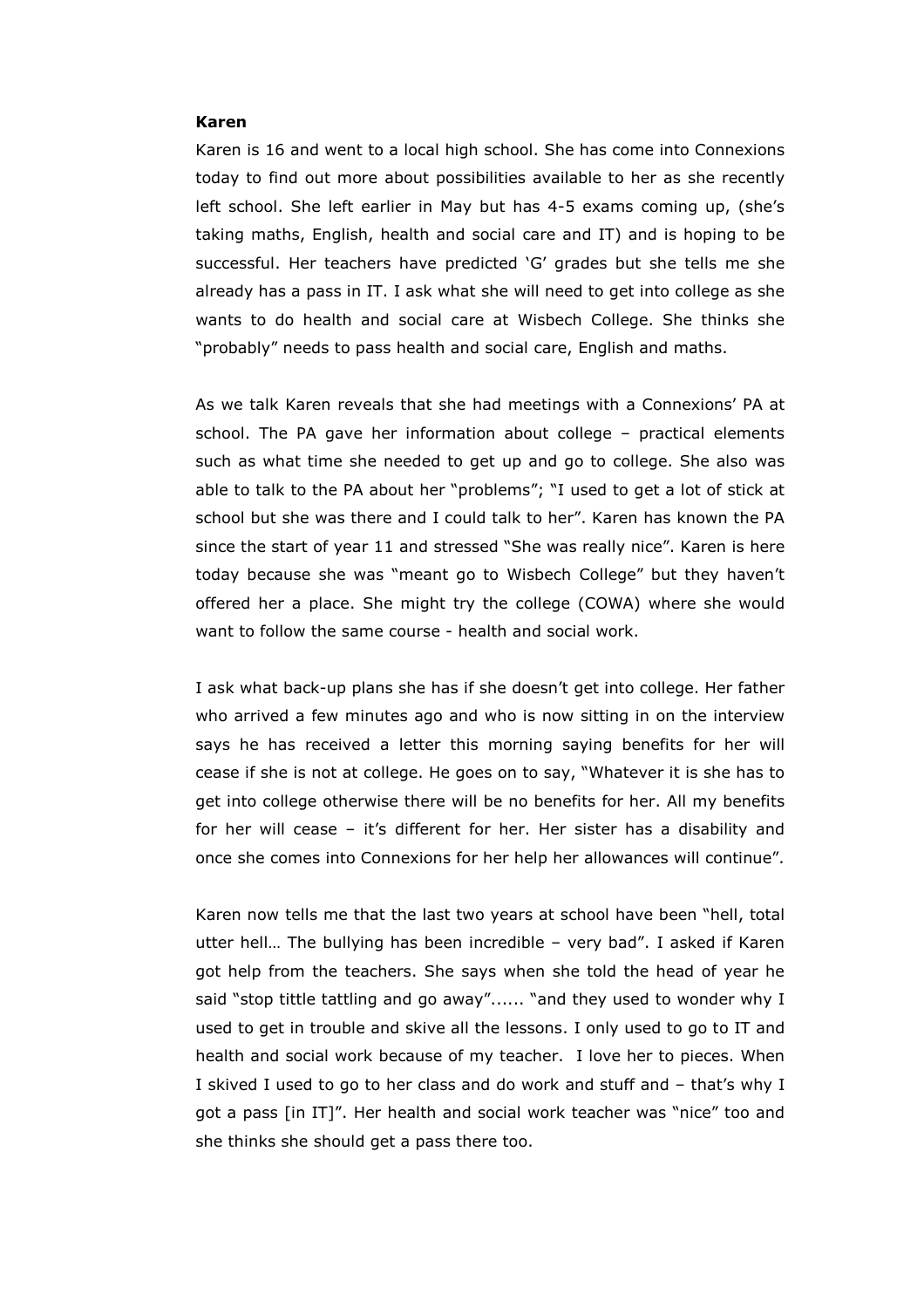I ask if she is in touch with students from school. She is - but they have all got places at college (dad tells me) and she doesn't want to be the "left one out". I ask again why she is here and what help the office can give. She tells me they will help her with "filling the stuff out and that and sending things away because I am dyslexic".

Dad interjects and tells me Karen has a statement for learning disability and feels that she did not get much support for this.

I ask Karen why she has chosen the course she did and why she wants to work in an old people's home. She feels she gets on with them.

I ask if she did any work experience. She didn't go because she felt that the teacher who was organising it "picked on her". One day she told her to "shove it" and she wasn't then allowed to go – "she just used to 'pick and pick and pick".

I ask if she knows what the course is about, she seems to know it's "the basics" which, when I probe further, I realise she's just got information about from the PA she just spoke to. She didn't have it before.

She worked out her next steps with the PA and will be coming in to get help in making applications to get into college. I ask if she has a computer at home but she doesn't. She thinks she'll use the one here. "What's the best thing about the service she's been offered today?" "They talk to you and listen to you and they don't think you're 'a waste of space'". She compares this with the teacher at school who advised her on careers and work experience – "she used to look at you like just another person that ain't gonna do anything with their life". Where does she want to be in a few years time? If she gets on the course working in an old people's home "probably". (Her dad jokes she can look after him). I ask what will happen if she doesn't get on the course and what she expects from Connexions. "Jobs other places I can go to and that". She seems willing to do almost anything.

Mother adds she wanted to work with animals but she can't get on the course – I ask if it's because of the reading and writing but Karen goes back to the bullying - her sister was doing a course there and she was also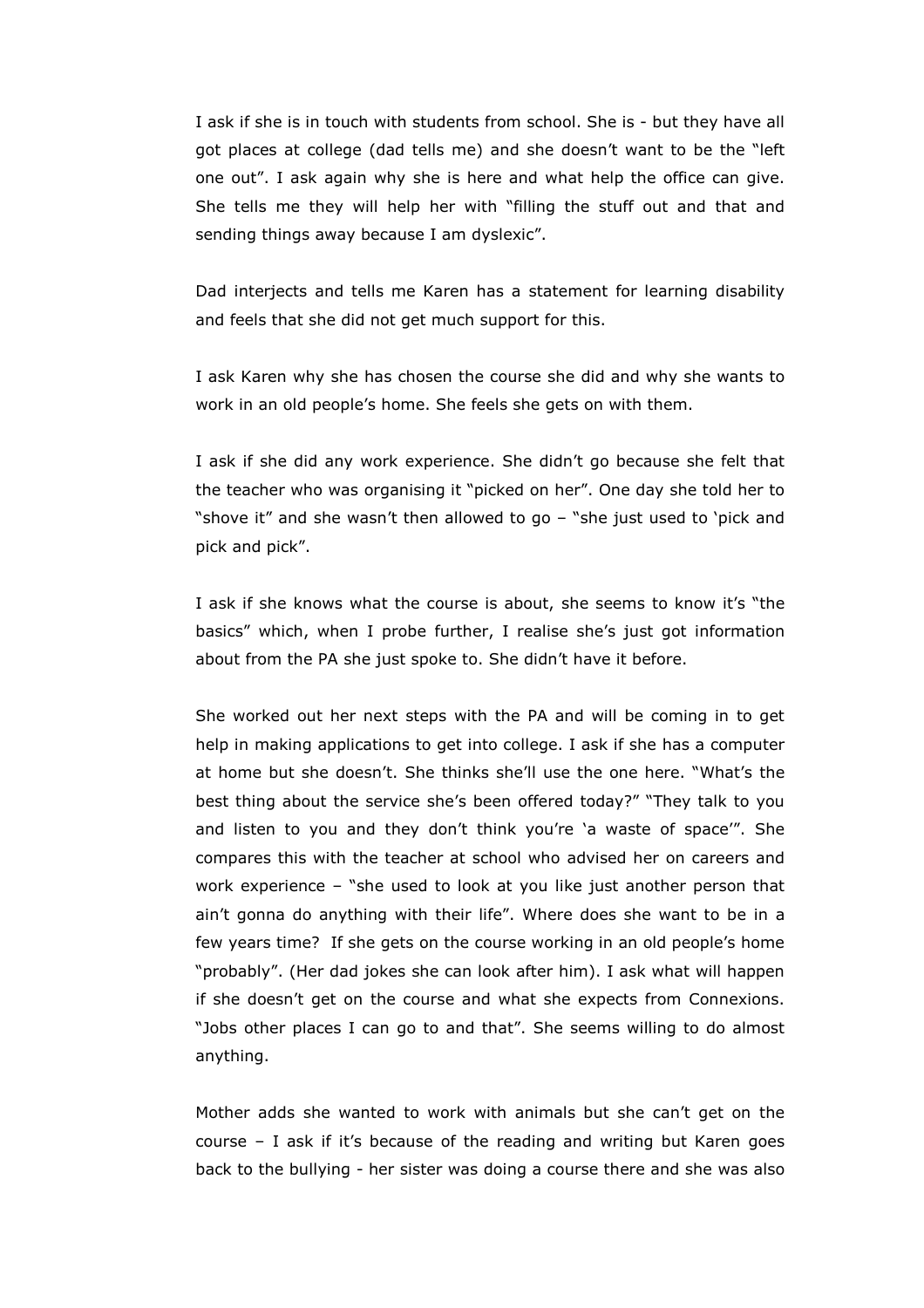bullied there so she quit. The girl who was doing the bullying would have been on the same course.

I mention jobs again and she reveals she is already looking after an elderly person for 3-4 hours per day. She enjoys doing the "cleaning up after her" and "listening to all her stories… That's why I love old people they can tell you so much things.. She's a feisty old lady – she's like a mum. You can just talk to her. They tell you stuff". I ask if that was good for learning as opposed to school. Yes – school was too "complicated" and "then you sit there with her and you talk to her about the war and it seems so easy". I ask about school again and what she means by "complicated". "They teach things you don't want to know about, you're stuck in a classroom and it gets boring after a while". She would have liked to have done more practical things. The old lady makes things funny for Karen – "she's always got to use a swear word – she's funny". I ask if there are any other jobs she would do  $-$  anything she says "to get the money". She reflects and says the problem with working with old people is that you get "connected to them... if anything happens to her then…" She has nothing but praise for the staff in the office. She values the opportunity she has had in school to talk to a PA – to get things "off her chest". If she sees her on the street she says "hello" to her.

# Brandon

*(He was very eager to talk to me as it seemed he thought I would be able to 'solve' his problems. The momentary flicker of hope in his eyes - soon diminished - said far more than any of his verbal responses to the questions. He was polite but very wary – it was interesting that he read the ethics form very carefully, laboriously pointing to each word with the pen, before signing. He needed prompting and encouragement to respond to the questions).* 

Brandon is 17 and is currently unemployed and feeling very despondent about his employment prospects. He would like to be a mechanic as he has learnt a great deal about car maintenance from his cousin (when he talked about banger racing, he became more enthusiastic). He enjoyed school as "it was a laugh" and he could "see his mates" but missed all his GCSE exams as he had to go away (he would not say more about this). He said he didn't mind at the time but now regrets having no qualifications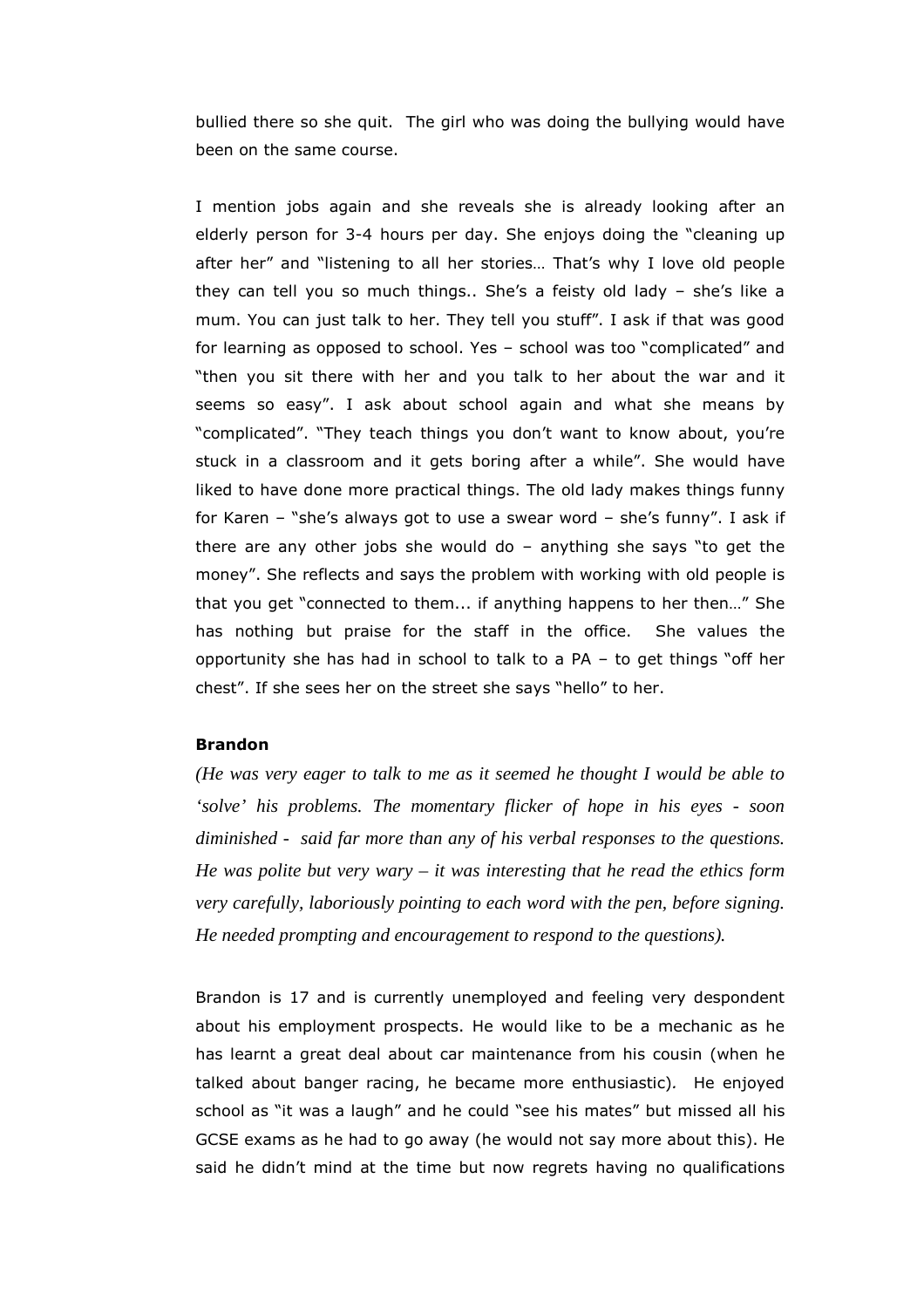and "ending up with nothing" and being "bored and lonely". He said he had received advice from Connexions, including a one-to-one meeting, which helped to some extent (he looked around nervously at this point - I got the feeling that he visited the centre regularly as "a safe place" and did not want to criticise Connections in any way). He said he often used the internet to look for jobs and courses. When I asked about his future plans, Brandon said he would like to train first and then become a mechanic in the local area. When I suggested he might eventually have his own small business, he looked astonished that anyone should think of him in this way. He said that his Mum wanted him to get a job and earn some money as soon as possible. After I had thanked him, he seemed reluctant to leave (perhaps still thinking that "the woman from the university" could do something about his situation?).

### Rachel

(This 17 year-old young person, currently attending a school sixth form but considering leaving, came in with her mother. They had an appointment with one of the advisers. She may enter the 'NEET' pool but for very different reasons from the other interviewees).

Rachel is passionate about horses and wants to teach horse riding. She enjoys the practical subjects in school and achieved satisfactory grades for all GCSEs and NVQs taken at the end of year 11. Connexions came to the school and advised her to go to college – the dilemma is that there are no suitable courses offered locally. She would like to leave school and work to earn money for training elsewhere. She makes very good use of the internet to search for courses and possible jobs. The parent said that she only wanted her daughter to be happy but was getting worried about the lack of opportunities available  $-$  "it is not enough to have visits from Connexions", she said, "what is needed is someone to push and encourage the pupils – we were fortunate as there was a designated person at the school with a responsibility for careers who really put some of the suggestions, such as day release opportunities, into practice".

#### Linsey

(This 20 year-old came in a state of anxiety and anger – she was very willing to talk to me).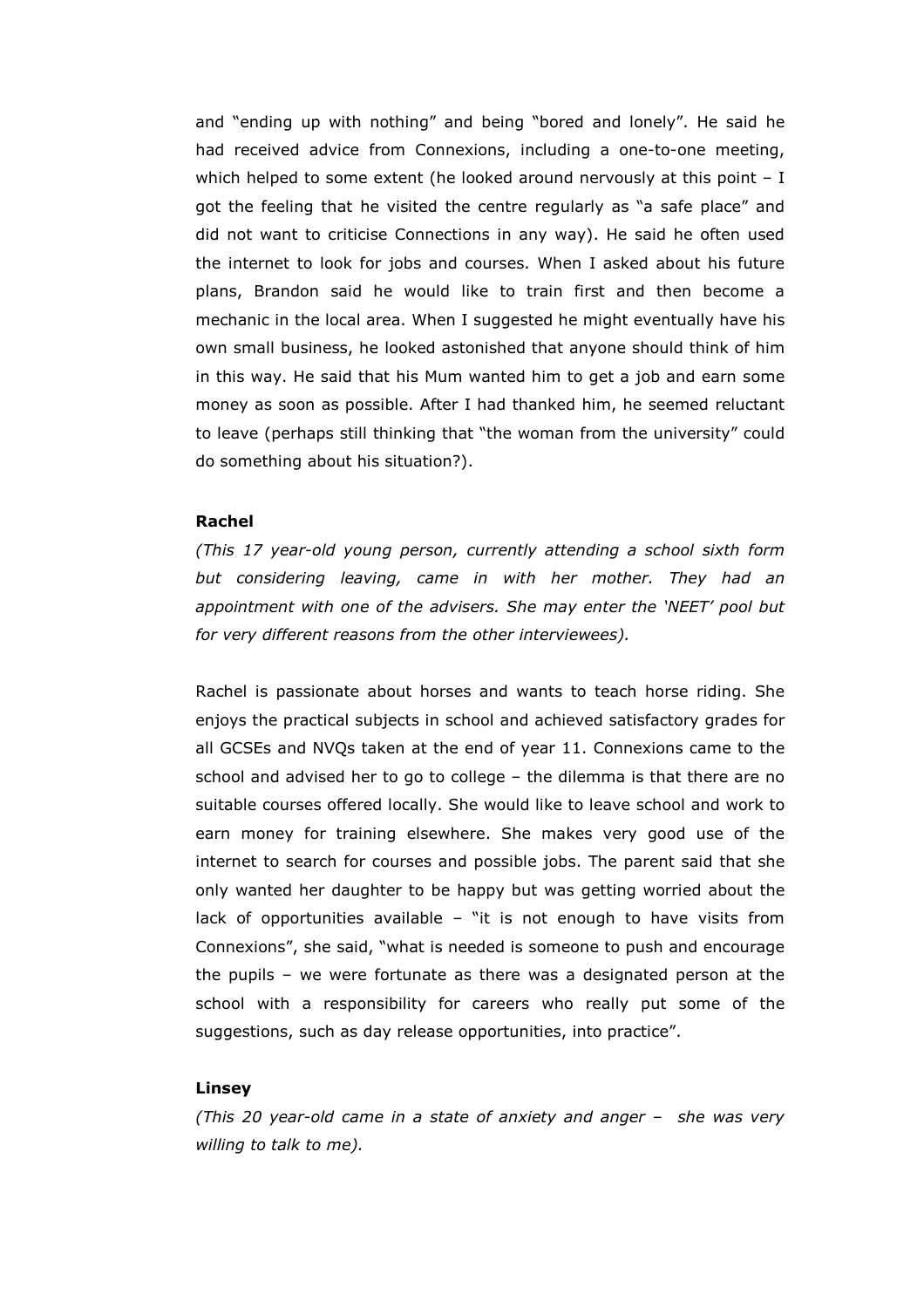Linsey said that she had always wanted to be a hairdresser "as everyone said it was interesting" but she found the course too difficult and left after a few months. When I asked if it was the written work that was causing problems, she said that the practical work was too demanding. She hated school and couldn't wait to get a job but did leave with some qualifications (including maths and English). When she discovered there were no jobs available she became "very upset and angry". She has just started a business retail and administration course but walked out (perhaps temporarily?) following an argument with her tutor. "My tutor hates me and is always saying my work is not good enough", she said. Linsey said that as she has had the same advisor from Connexions from the age of 14 (because of her "learning difficulties"), she feels supported. When asked what her Mum wanted her to do, she said "go to college and learn how to behave myself". She makes good use of the internet either in college or in the Centre. Her ambition is to run her own underwear shop in KL – when asked why, she promptly and seriously replied, "because there is no good underwear shop in the town".

### Michelle

Michelle is 16, due to be 17 in August. She is interested in a career in the fashion industry, but didn't feel that the advice given in school helped her find out much about it. She left school with most of her GCSEs at grade D, including maths and English. She obtained one E, and a grade B for drama. Her school was in Wisbech, with around 800 pupils on roll. She believed travel was necessary to access post-16 training and education.

Through her time at school she also took up paid work, first in a chip shop earning £2.50 an hour. She also took later work at the clothes shop 'Burtons', and at the sandwich bar 'Subway'. Eventually, in July 2008, she took up work in 'Dorothy Perkins'. The impetus for this came from the work experience framework provided by her school, though Michelle stated she sought and secured this post herself with respect to her particular interest in fashion. The post developed from a work experience placement to paid work as the opportunity to cover maternity leave arose. With regard to paid work, Michelle made it clear that earning money was important to her, and alluded to her mother not having much money. Earning money, she said, was important also to her own independence, and she enjoyed the placement sufficiently to want to continue the work.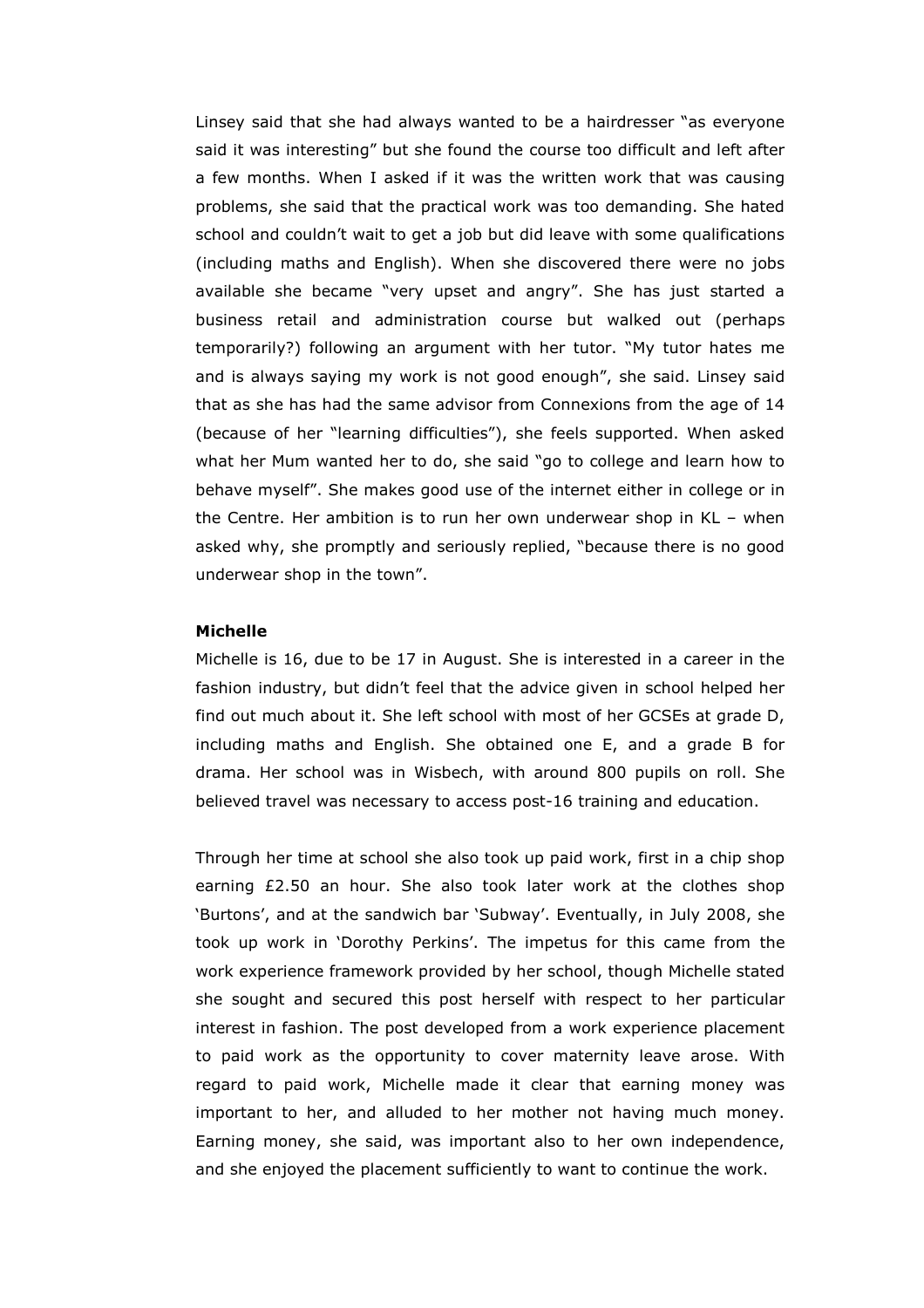Michelle felt the advice she received about the fashion industry was limited. Most of what she knew she found out herself. Her older sister is studying fashion-buying at university in Manchester, and Michelle had some awareness of what that course entails. She knew work in the field of fashion might entail travel, and this seemed a source of interest for her, though she accepted in the short term that she would have to work in retail locally. The type of shop she might work in was important to her – she was happy to work in 'Dorothy Perkins' and 'Peacocks', but remarked with regard to 'New Look' "I have my standards". She gleaned further knowledge of the industry from magazines and the web, and had sought information via the internet to support her composition of a curriculum vitae. She had no access to a computer or the web at home, so did this via Connexions facilities.

She stated that she had "hated school" but indicated that at the time of options (year 9) had felt some enthusiasm for subjects, particularly French. The actual experience of this and other subjects at GCSE had caused her some disappointment. She acknowledged what she called her own "anger issues" which made this phase of schooling challenging for her. She had found both her parents supportive. In general, she had found options and careers guidance limited. She was unaware what courses might be available in the eastern region, and had not heard of the Notschool e-learning course, though felt it might be of interest. Her attitude to qualifications was ambivalent "I'm intelligent, not dumb", and contended that she had been able to do all the work presented to her in her varied employment, including tasks requiring numeracy and literacy.

(My own impressions were of an articulate, confident and intelligent young woman. In my time at the Connexions centre and after my interview with her, I noted her focus at a computer workstation for at least an hour as she worked on preparing a CV).

### Jenny

Jenny is 19. At 15 she left school two months prior to the standard point of exit due to becoming pregnant, and although predicted a number of A grades at GCSE, actually attained E, F and G grades across the subjects. Her situation was made more difficult given that she fell out with her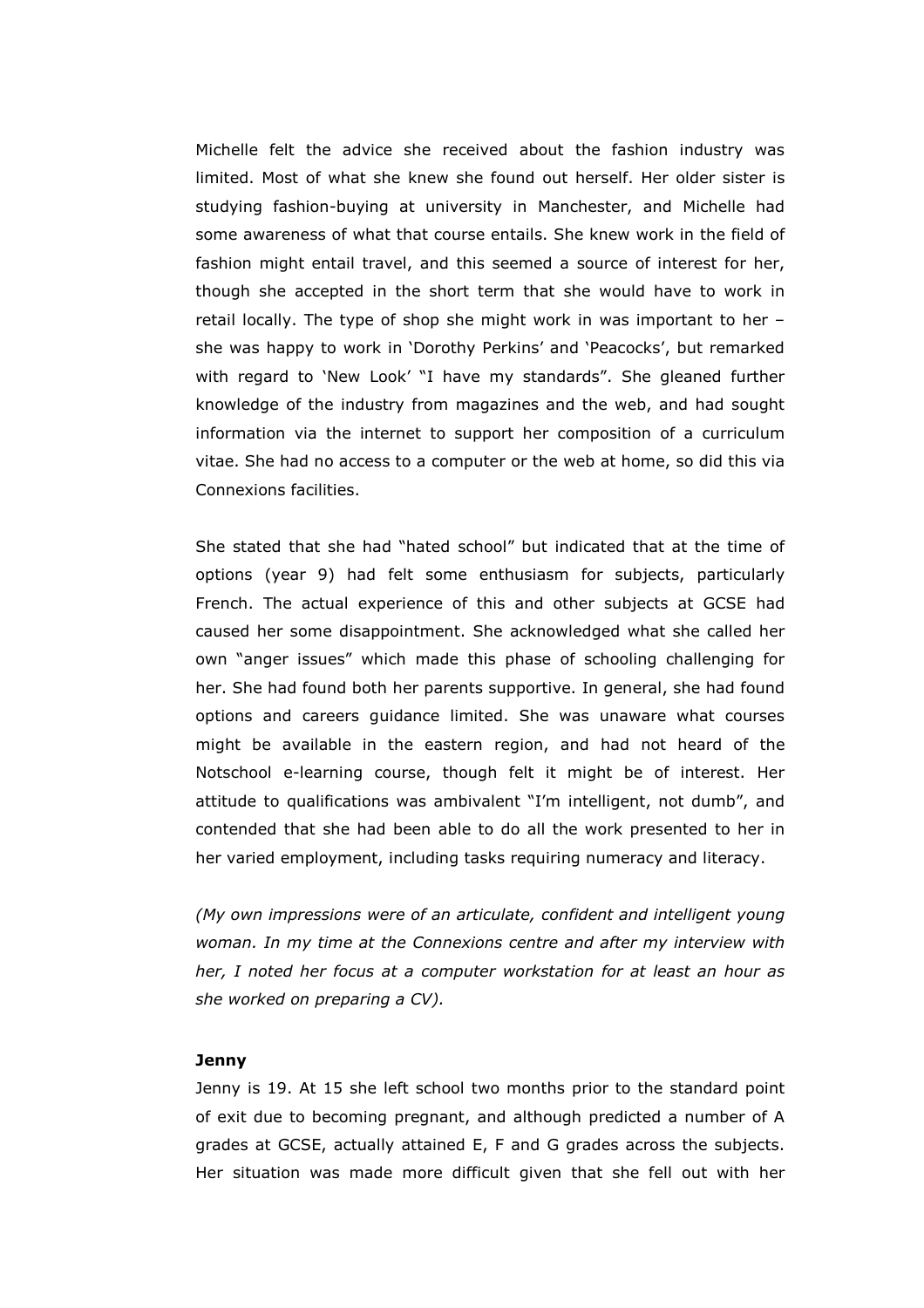father and step-mother, and had to move away to live with her mother. Initially she claimed Income Support but later obtained work in a care home, having for quite some time intended to do so for her employment. This work was also interrupted, first as she suffered a violent partner, forcing her to move again. Recently settled in a new area with a new partner, she embarked on searching for work again but fell pregnant a second time. She now continues studying to support retaking her GCSEs. Her partner works nightshifts, so the couple have some flexibility with regard to childcare. She reported a positive experience of school, and hopes to complete study for her English and Maths GCSEs in the near future.

Jenny maintains an interest in working in care, and understands the challenges of the role. Her initial interest in this area arose from caring for her grandmother. She has aspirations to be a senior care manager, and is clearly aware of a career path that would take her to such a role.

# Lee

Lee is 17, currently homeless and unemployed. Lee enjoyed his time at school. He left at the end of Year 11 having successfully completed a day release carpentry and plastering course at the College of West Anglia, alongside his GCSEs, of which he passed English, maths and Science. His successful completion of the day release course entitled him to a guaranteed place at COWA to embark on a carpentry diploma.

Lee completed the first three months of the diploma course, but was "kicked out". He was asked to leave due to poor attendance. He "felt gutted" by this because his poor attendance was due to him "being homeless". Despite being given several warnings, he did not feel that anyone understood his situation.

After leaving college Lee started working full time for his grandad, plastering. However, this only lasted two weeks and his grandad sacked him. The main problem for Lee was that he found the demands of working full time "really hard", especially having to get up at 06:30 every day.

Being jobless meant that Lee claimed Income Support for ten weeks and lived at his girlfriend's home. Income Support has now stopped and he has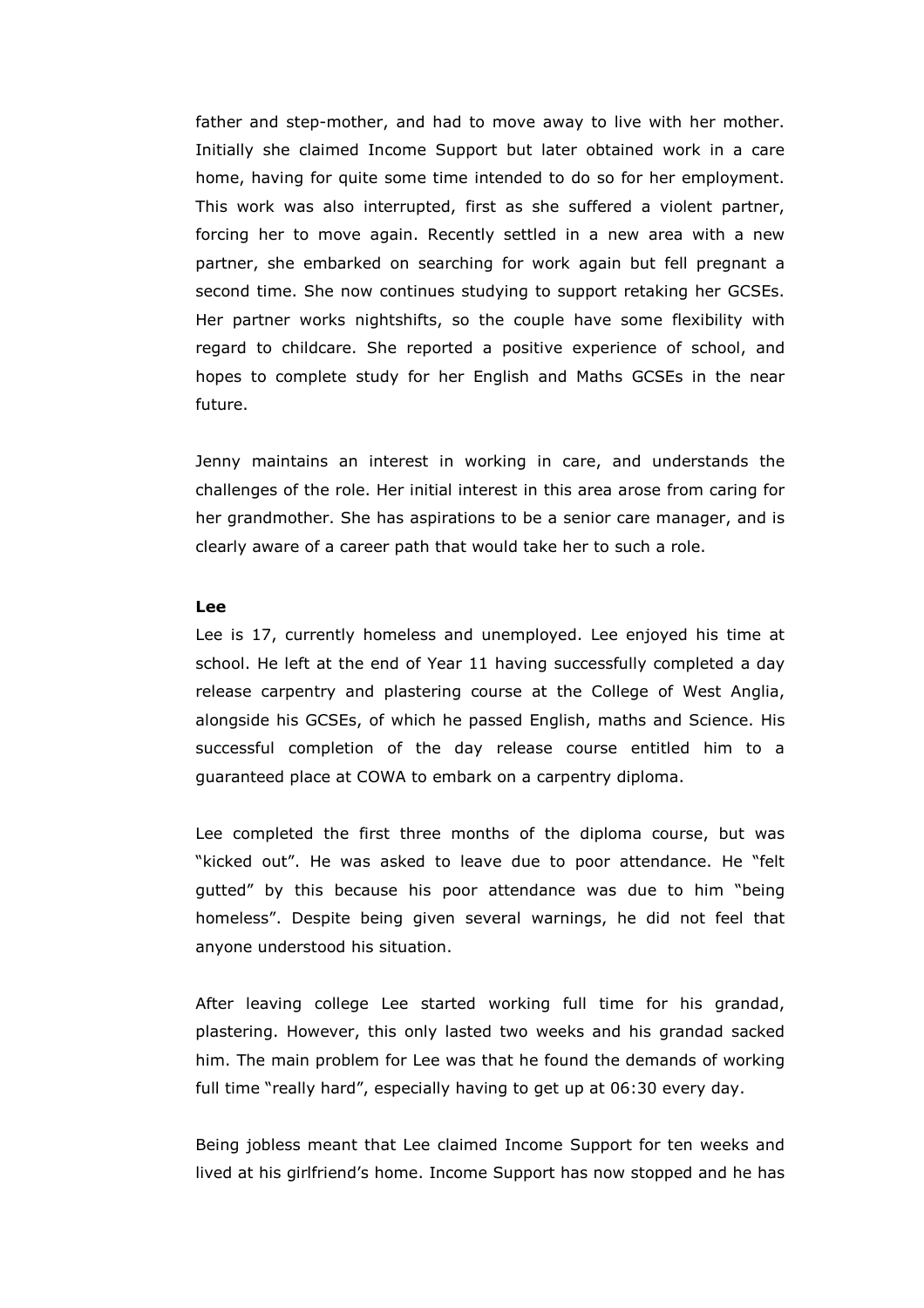to apply for Job Seekers' Allowance, but he won't get any money for five weeks. He is trying to get into a hostel, and this is his immediate priority. He feels very frustrated as he knows what he wants to do, but does not feel there is any support for him. He does have access to the internet, but has not as yet thought about using it to try and find a job. Lee wants to go back to college to get qualified, but he feels that his chances are slim, having been asked to leave. In the meantime, there is a chance that his girlfriend's grandad may be able to temporarily employ him as a dry liner.

#### Kelly

Kelly is 16. She was attending the Connexions Centre with her mother, and was looking for work. At the time of the interview, Kelly was feeling very confident that she was beginning to get herself sorted.

Kelly completed Year 10 of her GCSEs in Cornwall, and moved to Norfolk in August 2007. However, she was not able to obtain a place in any school to complete her Year 11 studies. Then she became pregnant. She sought help from Action for Children and says that Connexions "have been fantastic", helping her to obtain places on a variety of courses: "Bump to Babies" and "Beyond the Bump", to help her prepare for motherhood. She has also completed a "Time for Change" course, Adult Literacy course and is about to undertake a numeracy course to help her prepare for College. She continues to have regular contact with her Connexions' key worker.

Kelly wants to be a beauty therapist and has actively sought voluntary work experience in a beauty salon to "get a feel for the job". She has applied to COWA for the Beauty Therapy Level 2 course and is waiting to hear whether she has a place to start in September. She is going to apply to The Prince's Trust for a grant if she gets a place. Kelly's ambition is to be a mobile beauty therapist, travelling to people's houses (but she needs to learn to drive). When reflecting on her story so far, Kelly feels that things have worked out for the best because if she had got into school to finish her GCSEs, she wouldn't have got pregnant, so would not have her baby, who is the "best thing in my life".

# Richard

Richard is 17 and had planned to get a job with a firm run by a friend of his father, a gardening nursery business, as a general labourer, shifting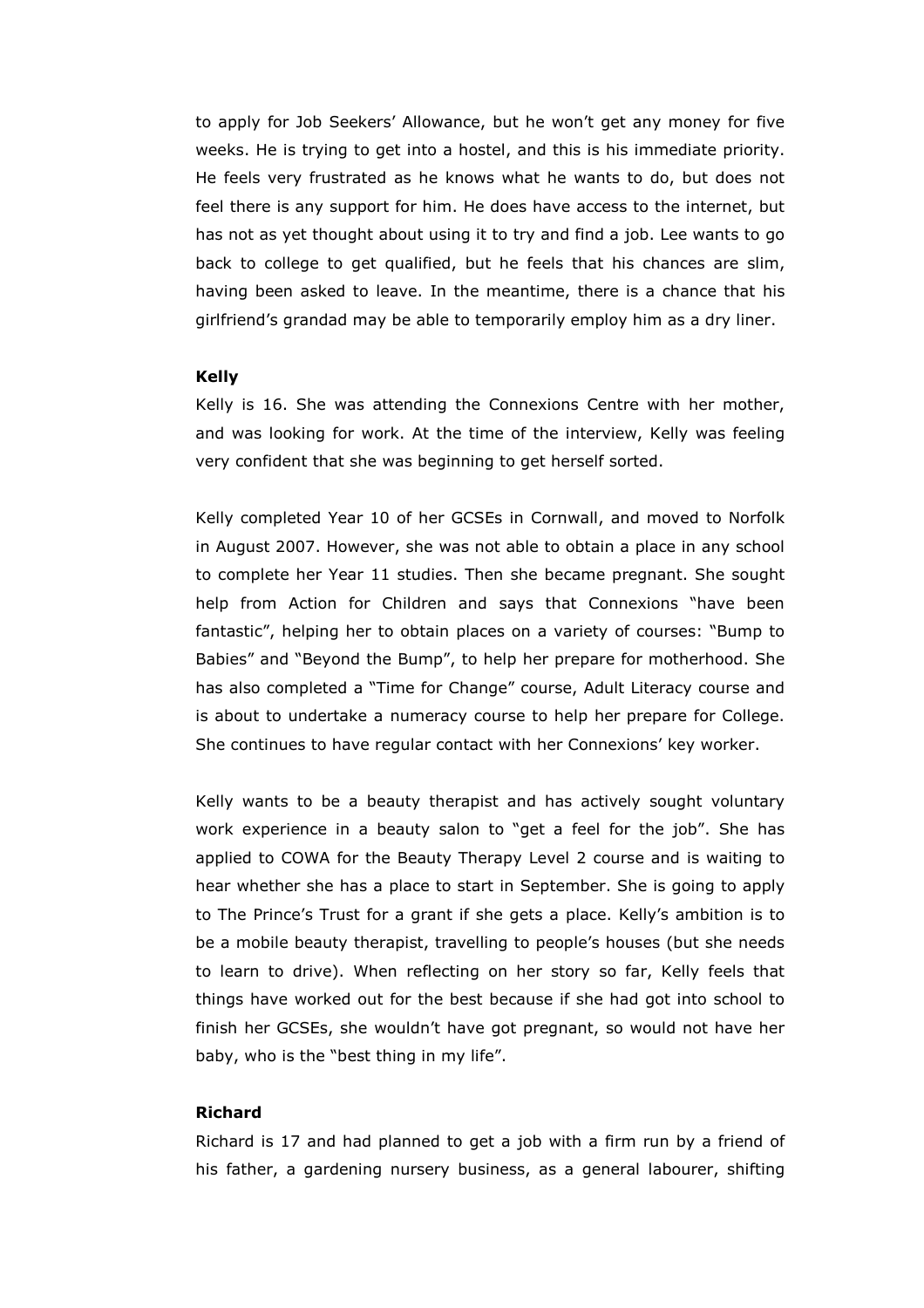soil, loading pallets; a job without training but he seemed to have been happy with this prospect. He was keen to leave school and start earning money, his father had made arrangements for the job so he did not feel that he needed to look round for jobs or worry about qualifications. He sat GCSEs and got a C in Resistant Materials and Es in maths and English. He did have an interview with Connexions but was not particularly interested as he thought he had a job lined up, and his parents were keen for him to take up the job, "Best to get real experience in a real job". He did the job for a month but then got laid off "due to the recession and stuff". He is now looking for a new job, and any job rather than a job with training. He is doing a few hours putting up marquees and likes this work and would be keen to do more but the supply of work is not regular – this work was again arranged through family contacts. The marquee work is "good but not many hours" and only pays £3 an hour. All his family are keen for him to get regular work and he is currently looking around for general labouring work, in construction or "even in agriculture", but "there is not much around". When asked what he thinks he might be doing in a few years time he is not sure and says he does not really know.

# William

Age 17, said that he had to go to college because his GCSE grades "weren't that good", so he went to the sixth form college to do Business and Leisure and Tourism and re-sit English and maths GCSE. He then struggled to make progress in his courses and was eventually advised to leave the college because he was not making any progress in any of his courses: "I had to drop Travel and Tourism, because of the course work, I sort of struggled with it, and… I dropped maths, because, well some other reason that I had to do it, I can't really remember, so I had to drop them two, and then like I passed the Business, and then… like… that was a retake year again, so I had to do Business, Travel and Tourism, and English and maths again, because I couldn't go on to another, because that was Level 2, but I couldn't go on to Level 3 because they wouldn't, the Director said to me, 'I don't think you'll be able to do it…', so he said, 'you can do a re-take year', and that didn't really work out, so then, then they asked me to leave and now I'm here... because it was just a re-take year I, I done everything really at the same time and done everything twice and that, and I sort of got bored with it, so I didn't really try as much as I did in the first year". Unlike many of the students we talked to, he said he had quite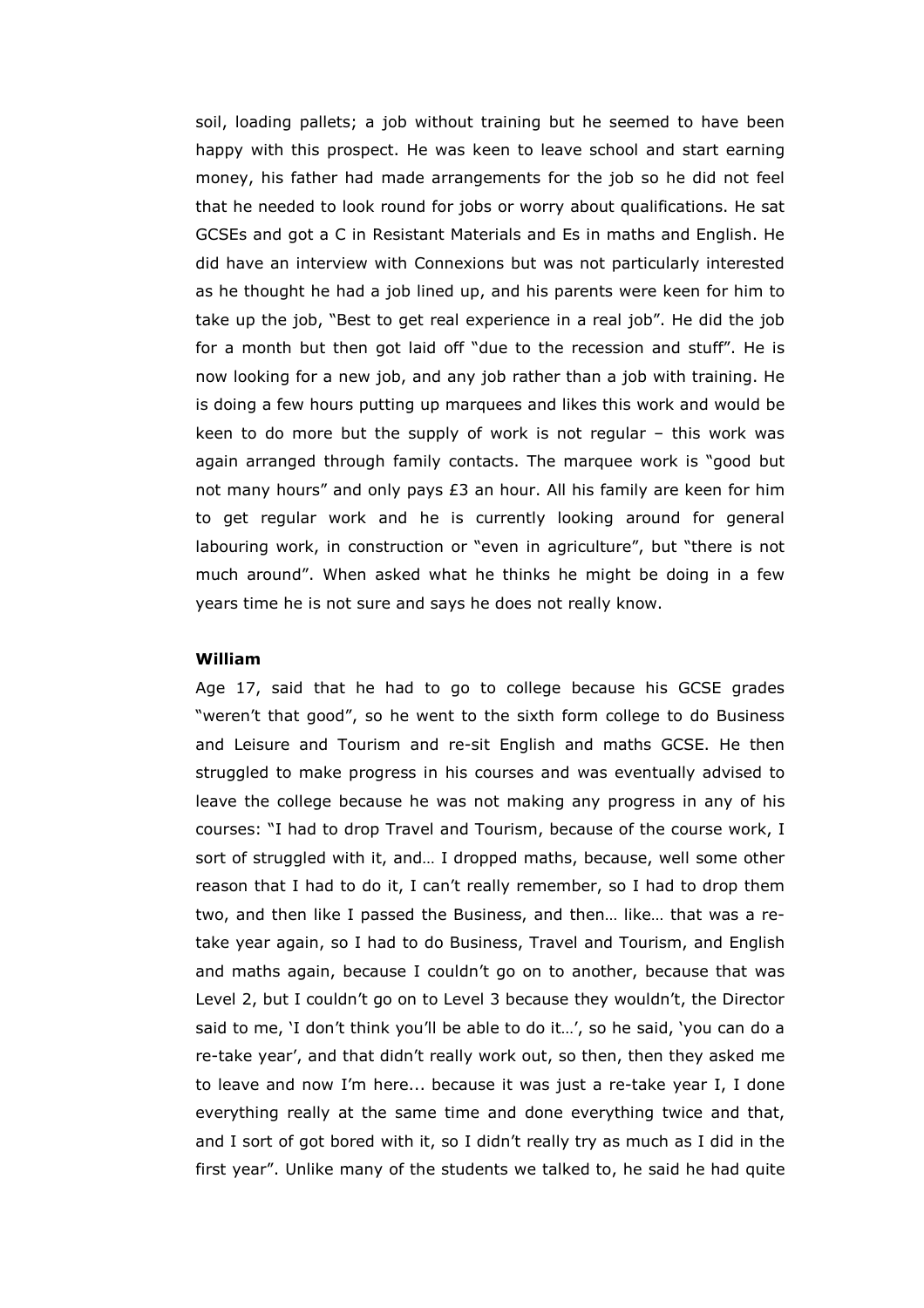enjoyed school: "Yeah, I, I got on quite well at school and that, and that was good fun. I quite liked high school, I still wish I was there" (laughs).

William had worked in a factory for a while, "but then I got made redundant, because of the recession they just couldn't, it hit the factory really hard, so they had to make me redundant". He was considering travelling to Norwich or Kings Lynn "because, erm, there's quite a lot of good courses up there, but I have to think about that, because at the minute I'm not really too bothered if I go there or not, so, but if there's like, when this course ends then I'll really have to think about it, if I don't get a job, so…. I'm not really too sure to be honest with you, I've just applied to this Prince's Trust thing as well, that's another option, or I've just applied for a job as well, down in town, so it's either a job or education again. I mean you can get a job at MacDonalds… if you're good you can get made a manager, you know, stuff like that".

(Richard comes across as an extremely likeable and articulate young man. His failure to get a level 2 qualification in maths had been a particular problem in terms of his progress and on the day of this interview, he failed his ALAN test by one mark. His tutor said that he was a very likeable and nice person, but that he had at times been in trouble at school, and had had to cope with an exceptionally difficult home situation, which he had done in a very cheerful and resilient way.)

#### Alex

Alex is 20 and cheerfully admits that he had been "booted out" of the local college "not for misbehaving and stuff, just for not turning up most of the time, sort of sitting at home, skiving". He said that he had not enjoyed being at school and that this was what was behind staying off with increasing frequency as he went through the school. He told me that when he left school at 16 he just wanted to get a job, any job, not bothered about training or prospects, he thought it would be better and more enjoyable than staying on at school. "I've done bricklaying courses at school, because that was like one day a week going to college, and the rest of the week going to school, or something like that, or one day a week at college and not going to school (laughs). Yeah, I got a certificate for it, Level 1 in bricklaying, so, but now you need GCSEs like, so it's a never-ending circle".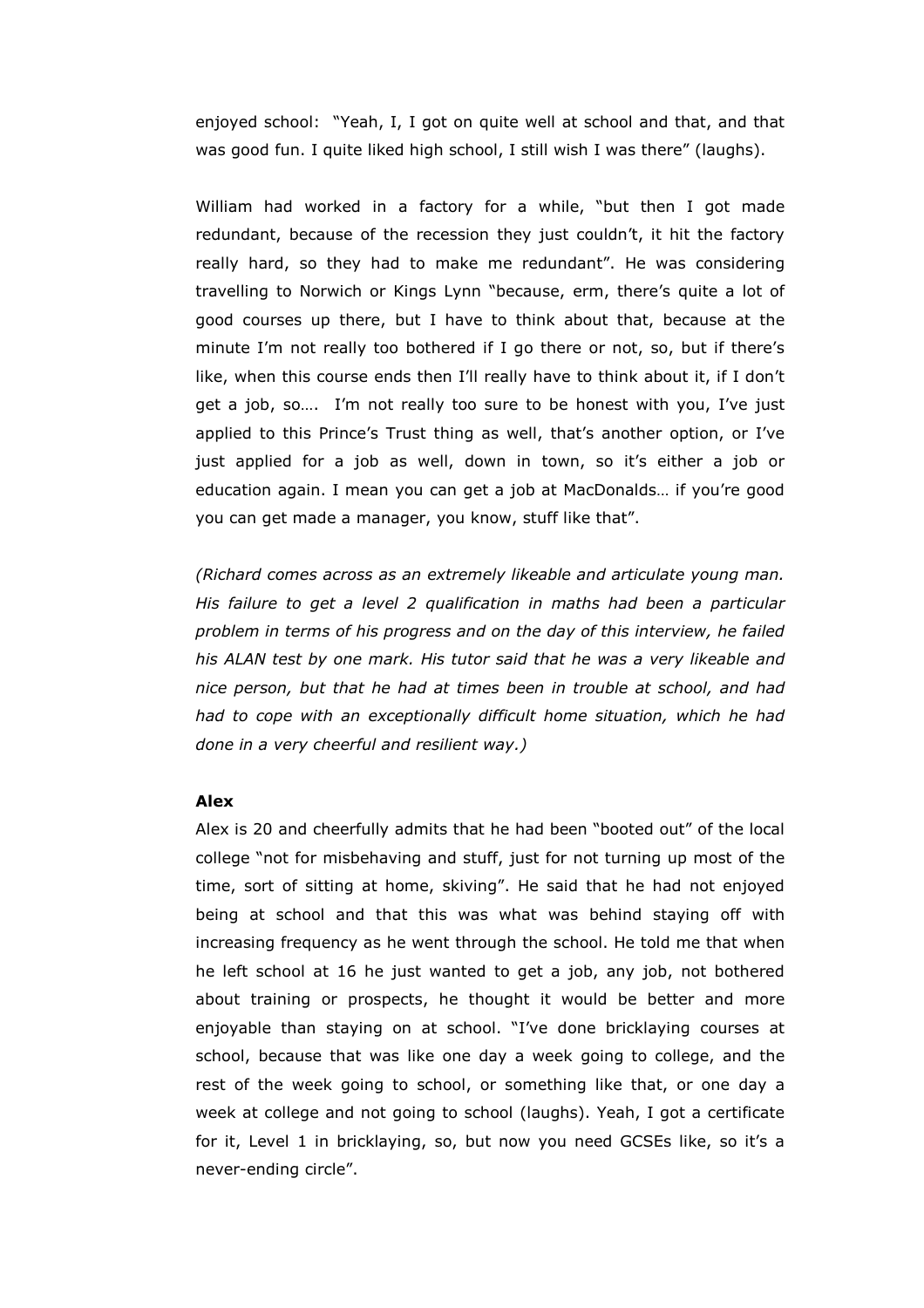He had held down a job at a local supermarket for nearly two years "but that kind of fizzled out… you know, when you do something for a long time, it gets boring". He admitted that he had not been laid off because of the economic situation or because the supermarket was cutting back on staff, and acknowledged that it was because he had not been a model or even reliable employee. He was now unemployed and was trying to find a job "but I can't find one, can't find one nowhere… everything I tried. It's just like, with my employment record….."

 Alex lived in a hostel and said that he had found the one day a week course helpful, "Yeah it's helpful, I've actually, I was one mark off passing my test, which I was quite gutted about, so hopefully I'll pass this time". He said the course was better than just hanging about at the hostel and said that everyone in the group got on. Like many others in the group, he was full of praise for the teacher, "Yeah, she's good…if I'd had her at school I'd have been alright… I've got better English and maths now than what I had and they help me sort my CV out, help me find a job". He said that he would travel to Norwich or Kings Lynn if he could find the right course. "Yeah, I mean the Job Centre know I've been attending this course and like it'll do you some good, you know, help you find a job, and I'm taking the help instead of throwing it back in peoples' faces… Yeah, and if you'd have said to me, like if I was sat here at 16 and you said to me, 'is the course any good', I would have said 'no it's a load of c\*\*p', but now I need the help so I'm taking it". He said that he would prefer an apprenticeship, but that any job would do.

#### Margaret

Margaret was 18 and had gone to an 11-16 school in North Norfolk and then done an E2E course at college before moving to West Norfolk. She had taken several GCSEs and got some pass grades but had not got grade Cs in maths and English. She had completed the course but then found that there wasn't a course that suited her. She had always wanted to become a mechanic and was trying to get onto some sort of course that would enable her to accomplish that. She lived in a hostel in West Norfolk. She was trying to get a place on the Prince's Trust course: "my friend has just come off it and loved it". She was also considering going to a college course in Norwich: "like you do mechanics for two and half days, and you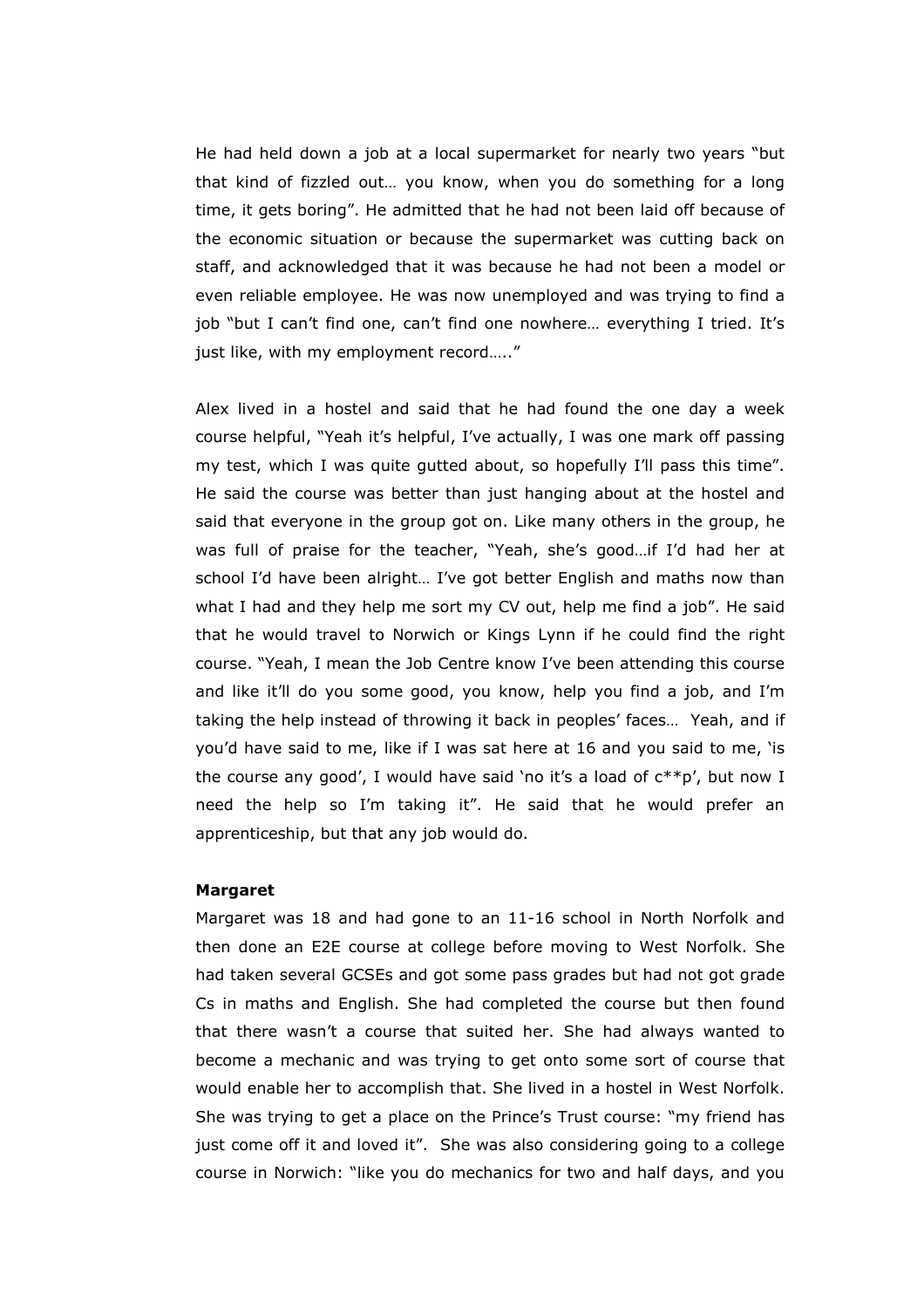do your English and your maths the other two and half days". I asked if it would bother her having to go to Norwich to do the course: "I'd rather it was local because then you haven't got to worry too much, have you, about getting there, but I'll still do it, it's what I want to do and it's better than nothing really".

She had recently tried a mechanics' course elsewhere in the county but it had not worked out. This seemed to be partly about the journey, and partly that the course wasn't quite what she wanted: "It just wasn't what I wanted to do, like I want to be a mechanic on cars, like... peds... and I didn't… I was like, no, I'd learnt everything really quick and I was like… I want to be on cars, so... It was still quite a distance to travel, because I had to be there like, I was supposed to be there at like 9 I think, and then finish at 5, and it was just, then you had to like, I had to walk all the way from, do you know where Tesco's is? From there all the way in to the town, and then get my bus, and then come all the way home and it was just too much".

Like all the others on this one day a week course, she spoke very positively about the course and the tutor: "I love this, I think it's great... Yeah, I've been here every week, apart from that one week when I done that work (the mechanics' course). I get on really well with X (the tutor), and everyone else. I started new here but I've got good friends here now. I'd love a job, but at the moment in my life I think I'd just rather do a course, do something easy-going now… I'd like to get a job, but not yet, if that makes any sense?"

(The tutor described her as having been a pleasure to work with: "It's sad that these kids have got so much inside them, and yet, the thing is you're in a hostel… trying to get some qualifications, if she gets a job she can't afford the cost of the hostel, because the prices go up so much, she's in a Catch 22. If she gets a job, or if she takes.. she might have to go to Norwich or Kings Lynn, if she goes to Norwich or Kings Lynn then she has to join a hostel in Norwich or Kings Lynn, if she joins a hostel in Norwich or Kings Lynn she's actually really… at risk… within about 3 months… because they are so rough, and we know that from everywhere else, and the key workers, and she's a very attractive, very petite lovely little lady, and it wouldn't be hard for her to actually go… one way or the other, isn't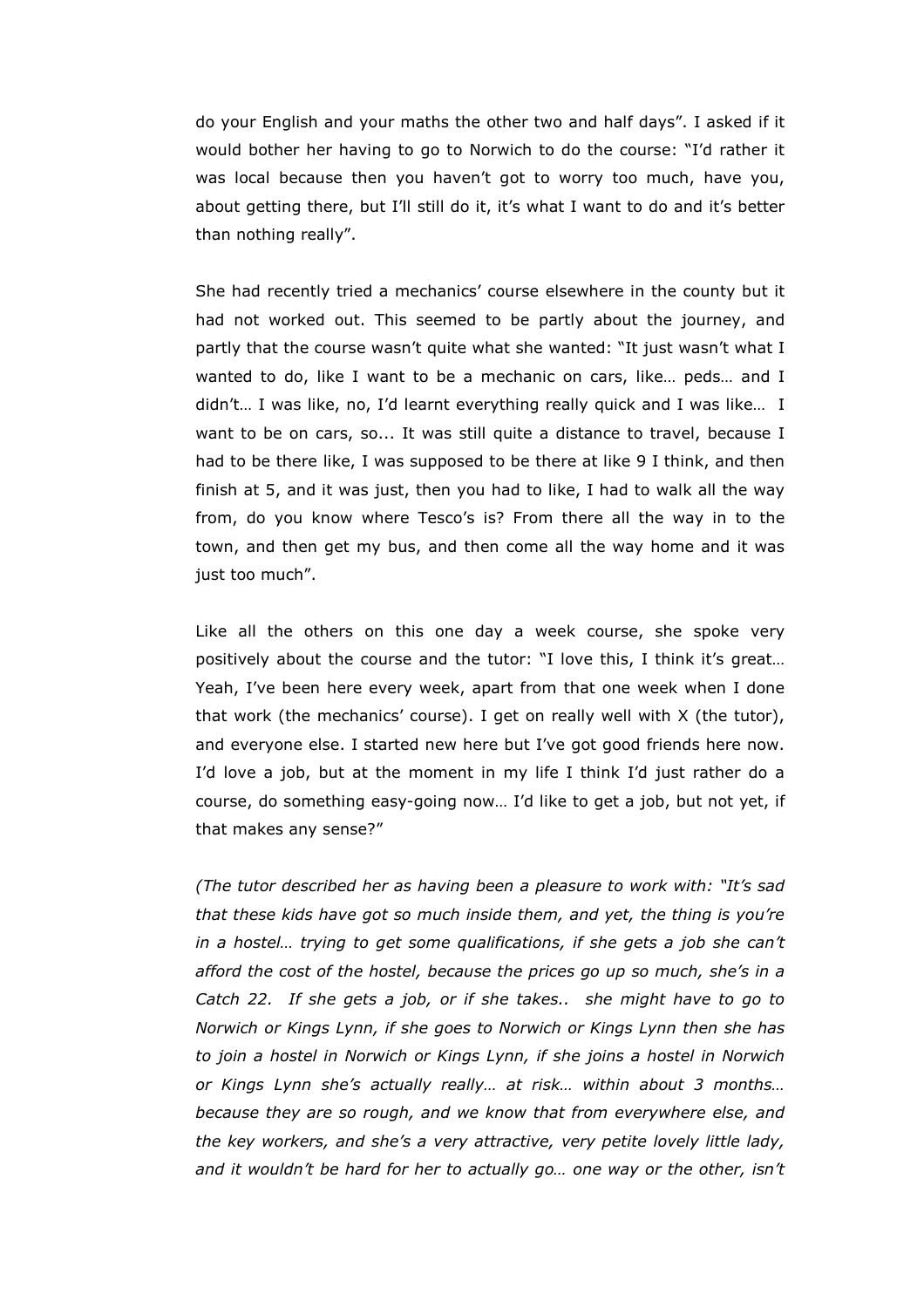that sad… and she wants to be a mechanic, or a hairdresser… and she's just, you know, and it's not fair is it?" She felt that although Margaret was "blaming" the transport and the level of the recent mechanics course as the reason for not continuing with it, there were perhaps issues about how she "took to" the people running the course after the rather protective and familiar atmosphere of the one day course where she got on well with the other students and knew the tutor well).

#### Clive

Clive is 19, went to the local high school and sixth form college and is currently unemployed, living at home, and attending a one day a week course for NEET youngsters aimed at helping them to improve their qualifications, develop their confidence and chances of getting into work or college courses. His grades were 'not very good' when he left school. He lives at home with his parents. Like several of the young people we interviewed he had not really enjoyed school, but neither had he enjoyed work experience, so he was not sure what he wanted to do at 16. He did not demonstrate the antipathy to school which some interviewees displayed, he just shrugged his shoulders and said that a lot of the time it was boring. In the end he stayed on at the college to do BTech courses in Business and Leisure and Tourism. He passed the Business course but failed the Leisure and Tourism course "because I didn't hand in the work". He stayed on a second year in order to finish the work but still did not manage to pass the course so "after the two years at college, that was it, I left and I came here" (the one day a week course).

He said that he just wanted to get a job, and that any job would do. He said that an apprenticeship would be good but seemed to feel that there was not much chance of him getting one. He felt that there were "not many around", and that he would not be well placed anyway given his situation and record at school and college. "Just get me a job… any job". I asked him if there were any courses or jobs in Kings Lynn or Norwich which might appeal but he said "I don't fancy the travel". He said that he would quite like a course on "something like being an electrician" if such a thing were to be possible locally. As with the other students on the one day course, he was positive about the course, "Yeah, it's fine". When I asked him what he thought he would do when the course ended (in four weeks time), he said, "I've no idea, I haven't planned that far ahead".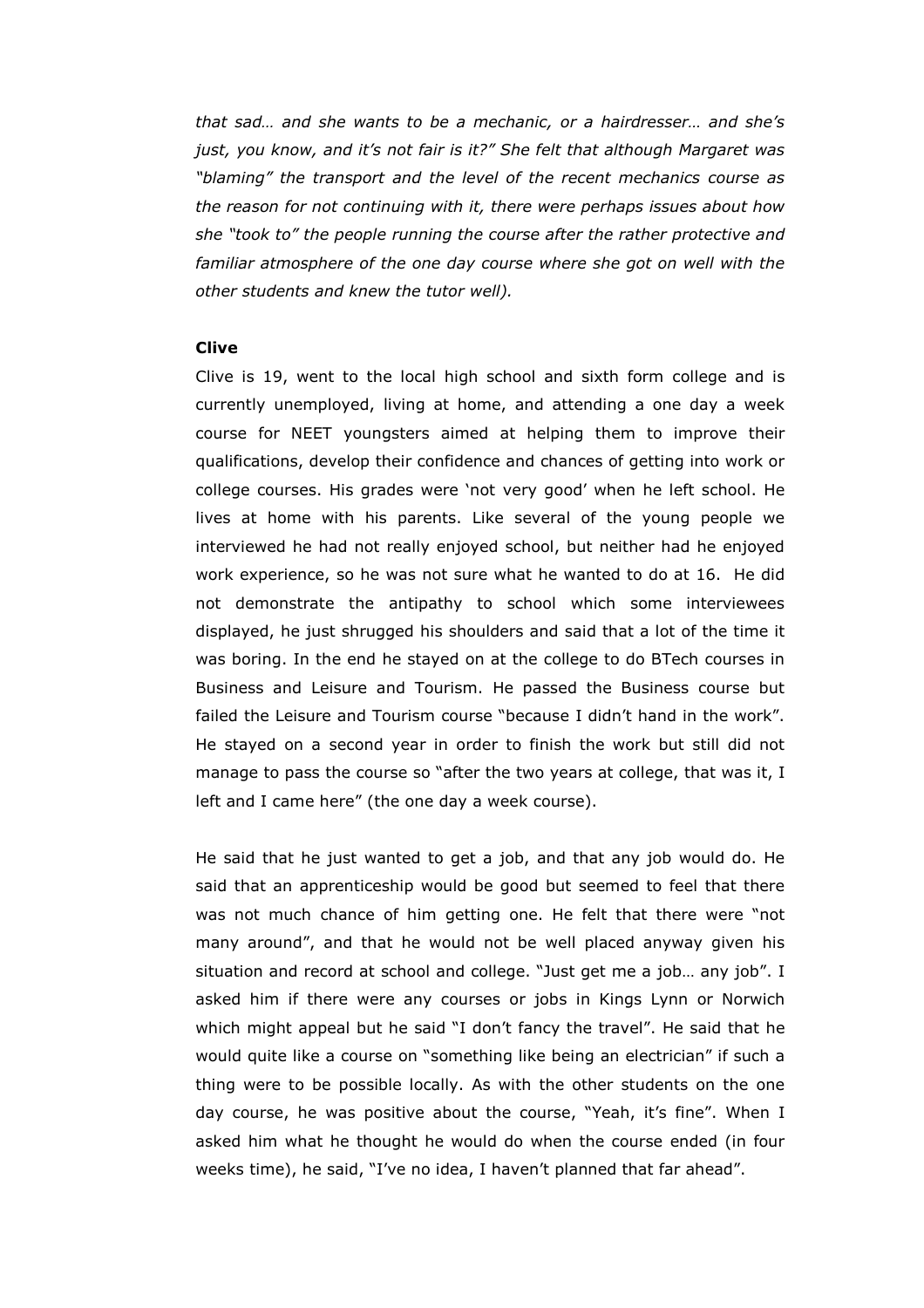#### **Stanley**

Stanley is 17 and went to school outside the area. He left school at 16 without GCSE grade Cs in maths and English and with Fs and Gs in other subjects. He had a job for a month "helping out" but this was only temporary, and so he had started to come to the Wednesday course because he wasn't sure what else to do. Like several of the other youngsters at the course, he had not really enjoyed school and had looked forward to leaving but was now having second thoughts: "When I was at school I wanted to quit but then when I left school I wanted to go back".

He would have liked to have carried on in the job, even though it was not really a job with prospects or training "It was just to get a bike and then a car". He had been on the course for two weeks and was looking for a job. He was quite sure he did not want a college course and wanted "any sort of job… like shift work in a factory… as long as it is not an apprenticeship". When I asked him why he didn't want an apprenticeship, he said that it was because he thought that apprenticeships did not pay a good wage ("It's s\*\*\* money" were his actual words). When I asked if he would consider going to Norwich or Kings Lynn to get a job he was not keen, citing his own transport as an issue: "I wouldn't go to Norwich or Kings Lynn at the moment because my transport is not that reliable but when my new bike is on the road… I'll sort of have more… it's a bigger bike and it's quicker and that, so I can get places quicker and easier".

He said that he was doing the course to improve his grades and said it was "OK… well, it's alright… you work at your own pace".

### Kevin

Kevin is 17 and went to a high school in North Norfolk. He had not enjoyed school, and although he had not enjoyed his work experience, he was sure he wanted to just leave education and get a job. He admitted that his grades were poor and he had not got maths or English GCSE grade Cs. He had been looking for a job for about a year but nothing had come up, "It's just hard to get one". When I asked him what he had done he said, "Just this course, that's it really". He said that he liked coming to the course, he had made friends here and "they all got on". He thought he had got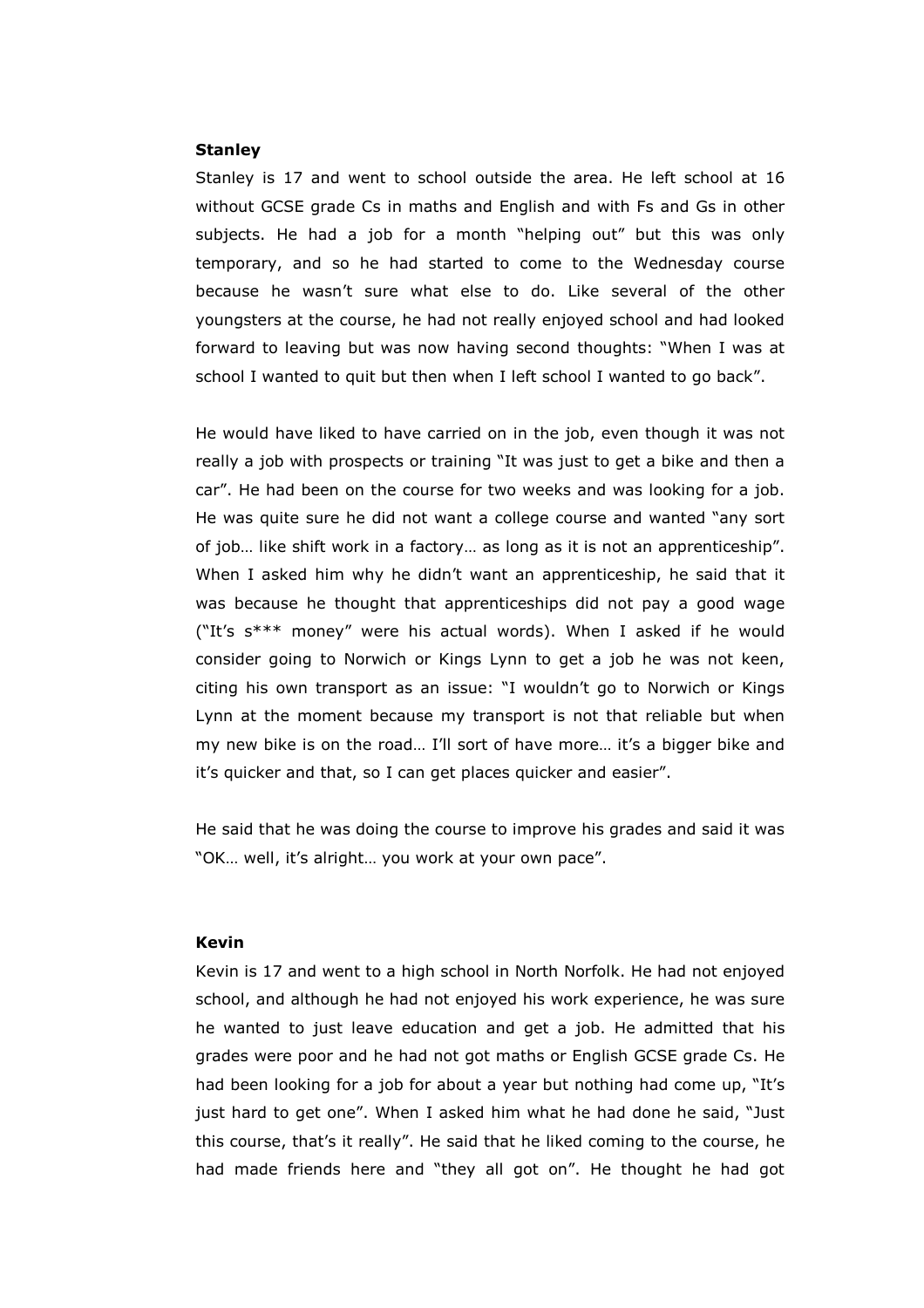something out of the course but found it hard to say exactly what, other than that he liked coming and had friends – and got on well with the tutor. "It's like school, but it's better sort of thing… you can just like get on with it without… like in school the teacher just told us to write everything down, but here you can actually get on and do your own sort of work.. and I get on with people OK here". When I asked what he hoped to move on to when the course ended he said that he really wanted a job, but that he might be going on an E2E course.

#### Elena

Elena spoke fluent English, albeit with a European accent, and came across as an intelligent, capable and very socially accomplished person. She was 17 years old, from Eastern Europe, and had lived and gone to school in Ireland from the ages of 11-16 and attended a girls' Catholic school, had enjoyed it, and was very positive generally about education and school. Moved with family to England at 16 but was too old to register for high school but had gained maths and English Level 1 qualifications over the summer.

 She registered for an Art and Design course at COWA starting in September 2008. She had really enjoyed it and spoke very positively about the course, the college, her teachers and her peers, "I loved the course…. You learn something every day… it was just great. I was very happy and very pleased with the quality of the course and the helpfulness of the tutors and the people on the course". She did the course for 2 months but then had to pull out because of major family problems. She was no longer living with her father and was now living in a hostel. Finance was the major reason for withdrawal… "I was getting £30 a week to go to college but this was not enough to live on and so left college and have been trying to get a job. This isn't easy because of the credit crunch plus most of the jobs ask for NVQs and level 2 qualifications and experience from previous employment, but I haven't got either of those things and I can't get Level 2 qualifications because I can't afford to go to college".

 Although she was receiving £30 EMA, this was not enough to cover her accommodation and living costs so she left the course and was looking for any form of employment. This had not proved easy and although she